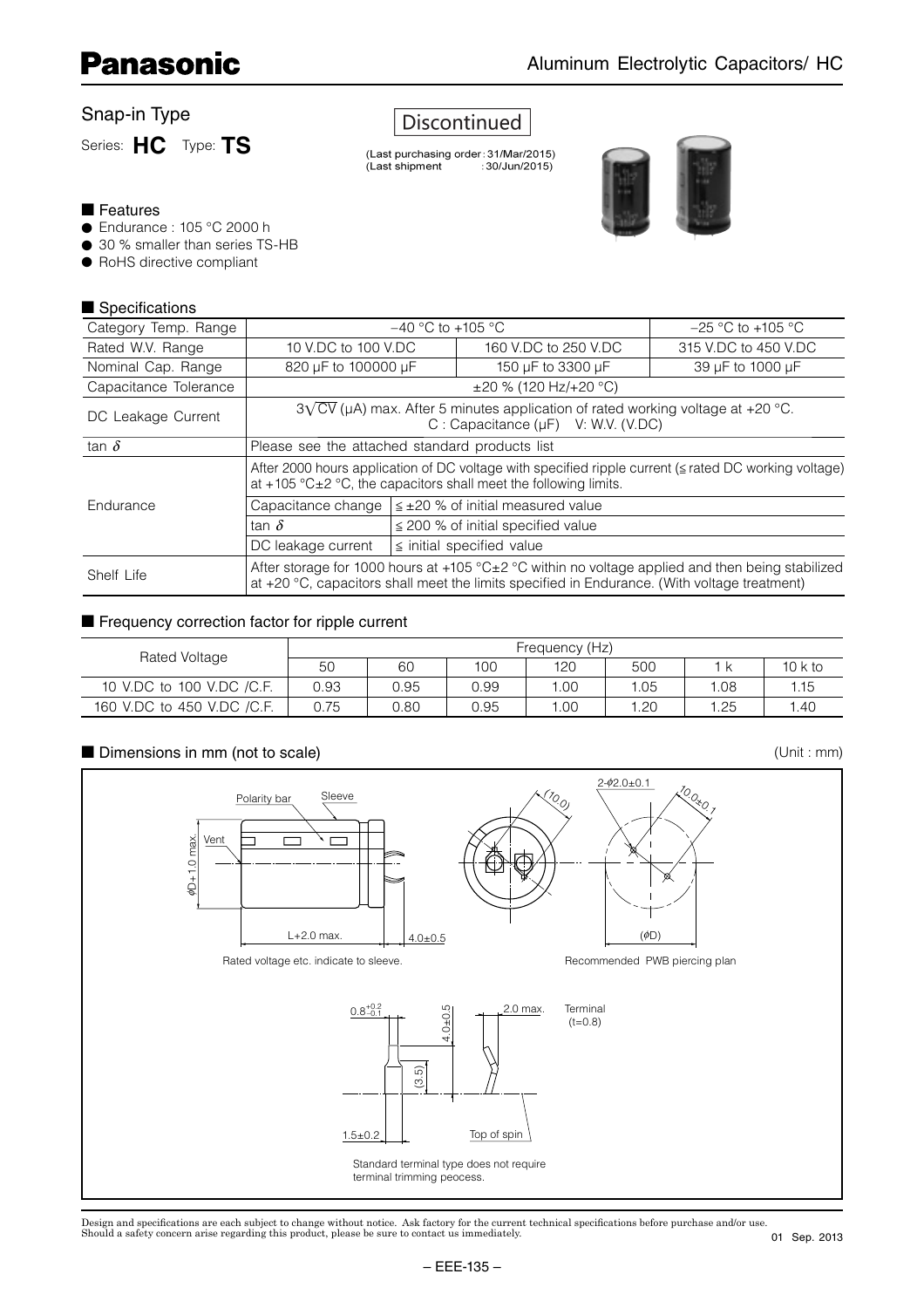|         | Standard Products                 |                       | <b>Discontinued</b>   |                                         |                               |                                        | Endurance: 105 °C 2000 h |
|---------|-----------------------------------|-----------------------|-----------------------|-----------------------------------------|-------------------------------|----------------------------------------|--------------------------|
|         |                                   |                       | Case size             | Part No.                                |                               | Specification                          | Min. Packaging Q'ty      |
| W.V.    | Cap.<br>(120 Hz)<br>$(\pm 20 \%)$ | Dia.                  | Length                | PET sleeve<br>Terminal Length<br>4.0 mm | Ripple<br>Current<br>(120 Hz) | tan $\delta$<br>(120 Hz)<br>$(+20 °C)$ |                          |
| (V. DC) | $(\mu F)$                         | (mm)                  | (mm)                  | (Without Top Plate)                     | $(+105 °C)$<br>(A r.m.s.)     | max.                                   | (pcs)                    |
|         | 12000                             | 22                    | 25                    | EETHC1A123HJ                            | 2.20                          | 0.65                                   | 200                      |
|         | 15000                             | $\overline{22}$       | $\overline{30}$       | EETHC1A153HJ                            | 2.30                          | 0.65                                   | 200                      |
|         |                                   | 22                    | 30                    | EETHC1A183HJ                            | 2.40                          | 0.65                                   | 200                      |
|         | 18000                             | 25                    | $\overline{25}$       | EETHC1A183JJ                            | 2.40                          | 0.65                                   | 200                      |
|         |                                   | 22                    | 35                    | EETHC1A223HJ                            |                               |                                        |                          |
|         | 22000                             | 25                    | 30                    |                                         | 2.60                          | 0.65                                   | 200<br>200               |
|         |                                   |                       |                       | EETHC1A223JJ                            | 2.60                          | 0.65                                   |                          |
|         |                                   | 22                    | 40<br>$\overline{35}$ | EETHC1A273HJ                            | 3.10                          | 0.65                                   | 200                      |
|         | 27000                             | 25<br>$\overline{30}$ |                       | EETHC1A273JJ                            | 3.10                          | 0.65                                   | 200                      |
|         |                                   |                       | $\overline{25}$<br>45 | EETHC1A273KJ                            | 3.10                          | 0.65                                   | 100<br>200               |
|         | 33000                             | 22                    |                       | EETHC1A333HJ                            | 3.40                          | 0.65                                   |                          |
|         |                                   | 25                    | 40                    | EETHC1A333JJ                            | 3.40                          | 0.65                                   | 200                      |
| 10      |                                   | 25                    | 45                    | EETHC1A393JJ                            | 3.70                          | 0.71                                   | 200                      |
|         | 39000                             | 30                    | $\overline{30}$       | EETHC1A393KJ                            | 3.70                          | 0.71                                   | 100                      |
|         |                                   | 35                    | 25                    | EETHC1A393LJ                            | 3.70                          | 0.71                                   | 100                      |
|         | 47000                             | 25                    | 50                    | EETHC1A473JJ                            | 4.20                          | 0.79                                   | 200                      |
|         |                                   | 30                    | $\overline{35}$       | EETHC1A473KJ                            | 4.20                          | 0.79                                   | 100                      |
|         |                                   | $\overline{35}$       | 30                    | EETHC1A473LJ                            | 4.20                          | 0.79                                   | 100                      |
|         | 56000                             | $\overline{30}$       | 40                    | EETHC1A563KJ                            | 5.00                          | 0.88                                   | 100                      |
|         |                                   | 35                    | 35                    | EETHC1A563LJ                            | 5.00                          | 0.88                                   | 100                      |
|         | 68000                             | 30                    | 45                    | EETHC1A683KJ                            | 5.40                          | 1.00                                   | 100                      |
|         |                                   | $\overline{35}$       | 40                    | EETHC1A683LJ                            | 5.40                          | 1.00                                   | 100                      |
| ∗       | 82000                             | 35                    | 45                    | EETHC1A823LJ                            | 5.90                          | 1.14                                   | 100                      |
| ∗       | 100000                            | 35                    | 50                    | EETHC1A104LJ                            | 6.50                          | 1.32                                   | 100                      |
|         | 10000                             | 22                    | 25                    | EETHC1C103HJ                            | 2.60                          | 0.55                                   | 200                      |
|         | 12000                             | 22                    | 30                    | EETHC1C123HJ                            | 2.90                          | 0.55                                   | 200                      |
|         |                                   | $\overline{25}$       | $\overline{25}$       | EETHC1C123JJ                            | 2.90                          | 0.55                                   | 200                      |
|         | 15000                             | 22                    | 35                    | EETHC1C153HJ                            | 3.20                          | 0.55                                   | 200                      |
|         | 18000                             | 22                    | 40                    | EETHC1C183HJ                            | 3.50                          | 0.55                                   | 200                      |
|         |                                   | 25                    | 30                    | EETHC1C183JJ                            | 3.50                          | 0.55                                   | 200                      |
|         |                                   | 22                    | 45                    | EETHC1C223HJ                            | 3.80                          | 0.55                                   | 200                      |
|         | 22000                             | 25                    | 35                    | EETHC1C223JJ                            | 3.80                          | 0.55                                   | 200                      |
|         |                                   | $\overline{30}$       | 25                    | EETHC1C223KJ                            | 3.80                          | 0.55                                   | 100                      |
|         |                                   | 22                    | 50                    | EETHC1C273HJ                            | 4.20                          | 0.55                                   | 200                      |
| 16      | 27000                             | 25                    | 40                    | EETHC1C273JJ                            | 4.20                          | 0.55                                   | 200                      |
|         |                                   | 30                    | 30                    | EETHC1C273KJ                            | 4.20                          | 0.55                                   | 100                      |
|         |                                   | 35                    | 25                    | EETHC1C273LJ                            | 4.20                          | 0.55                                   | 100                      |
|         | 33000                             | 25                    | 45                    | EETHC1C333JJ                            | 4.70                          | 0.55                                   | 200                      |
|         |                                   | 30                    | 35                    | EETHC1C333KJ                            | 4.70                          | 0.55                                   | 100                      |
|         |                                   | 30                    | 40                    | EETHC1C393KJ                            | 5.10                          | 0.61                                   | 100                      |
|         | 39000                             | 35                    | 30                    | EETHC1C393LJ                            | 5.10                          | 0.61                                   | 100                      |
|         |                                   | 30                    | 45                    | EETHC1C473KJ                            | 5.50                          | 0.69                                   | 100                      |
|         | 47000                             | 35                    | 35                    | EETHC1C473LJ                            | 5.50                          | 0.69                                   | 100                      |
|         |                                   | 30                    | 50                    | EETHC1C563KJ                            | 6.00                          | 0.78                                   | 100                      |
|         | 56000                             | 35                    | 40                    | EETHC1C563LJ                            | 6.00                          | 0.78                                   | 100                      |
| $\ast$  | 68000                             | 35                    | 45                    | EETHC1C683LJ                            | 6.40                          | 0.90                                   | 100                      |

\*When capacitors of ¢35×45L and ¢35×50L are mounted on PWB, reinforce them with mounting clamp or adhesives. (Avoid using adhesives including halogenated compositions.)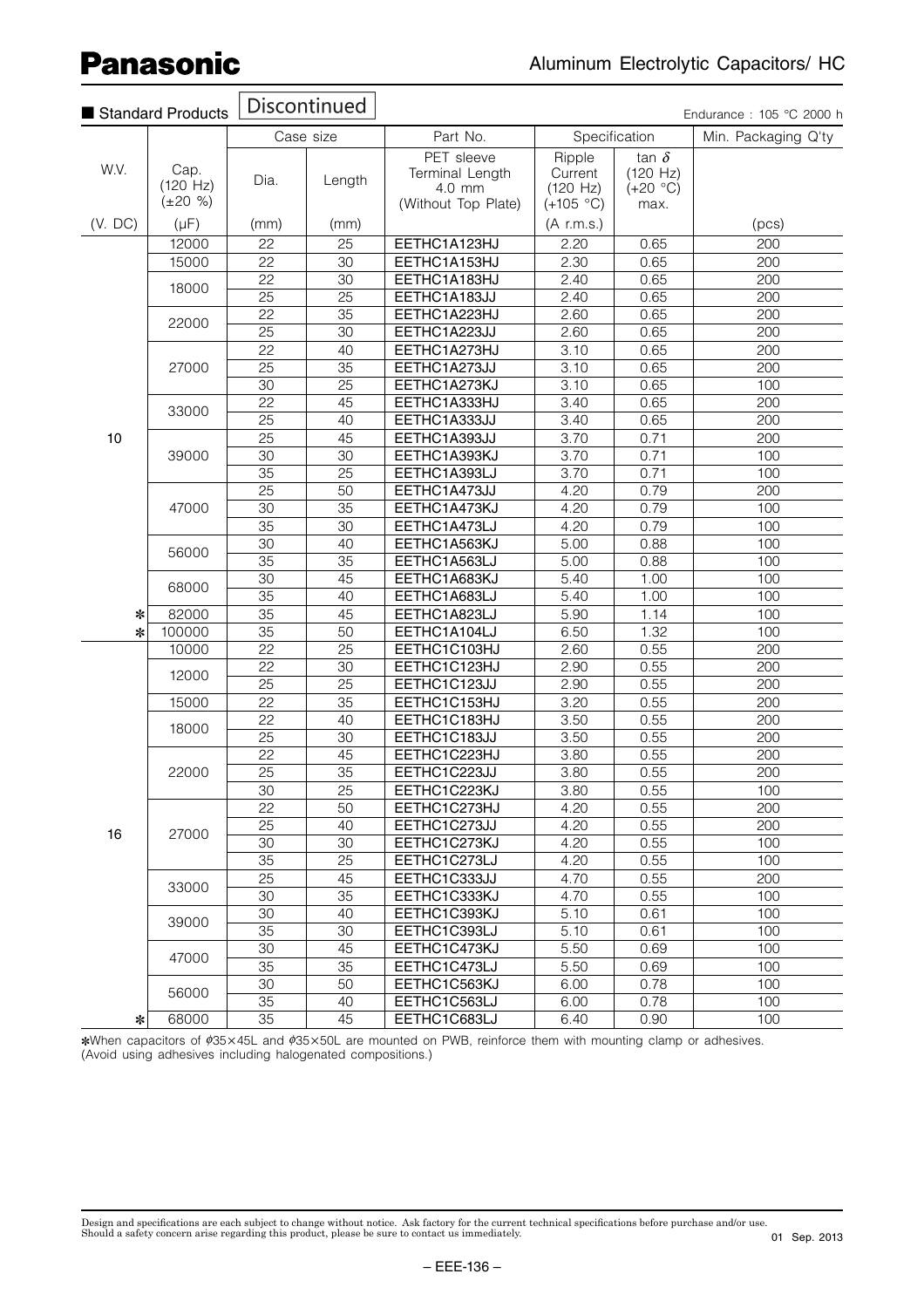|             | Standard Products                 |                 | <b>Discontinued</b> |                                                                |                                              |                                                | Endurance: 105 °C 2000 h |
|-------------|-----------------------------------|-----------------|---------------------|----------------------------------------------------------------|----------------------------------------------|------------------------------------------------|--------------------------|
|             |                                   |                 | Case size           | Part No.                                                       | Specification                                |                                                | Min. Packaging Q'ty      |
| W.V.        | Cap.<br>(120 Hz)<br>$(\pm 20 \%)$ | Dia.            | Length              | PET sleeve<br>Terminal Length<br>4.0 mm<br>(Without Top Plate) | Ripple<br>Current<br>(120 Hz)<br>$(+105 °C)$ | tan $\delta$<br>(120 Hz)<br>$(+20 °C)$<br>max. |                          |
| (V. DC)     | $(\mu F)$                         | (mm)            | (mm)                |                                                                | $(A$ r.m.s.)                                 |                                                | (pcs)                    |
|             | 6800                              | 22              | $\overline{25}$     | EETHC1E682HJ                                                   | 2.40                                         | 0.40                                           | $\overline{200}$         |
|             |                                   | 22              | 30                  | EETHC1E822HJ                                                   | 2.70                                         | 0.40                                           | 200                      |
|             | 8200                              | 25              | 25                  | EETHC1E822JJ                                                   | 2.70                                         | 0.40                                           | 200                      |
|             | 10000                             | 22              | $\overline{35}$     | EETHC1E103HJ                                                   | 3.00                                         | 0.40                                           | 200                      |
|             |                                   | 22              | 40                  | EETHC1E123HJ                                                   | 3.20                                         | 0.40                                           | 200                      |
|             | 12000                             | $\overline{25}$ | 30                  | EETHC1E123JJ                                                   | 3.20                                         | 0.40                                           | 200                      |
|             |                                   | 22              | 45                  | EETHC1E153HJ                                                   | 3.60                                         | 0.40                                           | 200                      |
|             | 15000                             | 25              | $\overline{35}$     | EETHC1E153JJ                                                   | 3.60                                         | 0.40                                           | 200                      |
|             |                                   | 30              | $\overline{25}$     | EETHC1E153KJ                                                   | 3.60                                         | 0.40                                           | 100                      |
|             |                                   | $\overline{22}$ | $\overline{50}$     | EETHC1E183HJ                                                   | 3.90                                         | 0.40                                           | 200                      |
|             |                                   | 25              | 40                  | EETHC1E183JJ                                                   | 3.90                                         | 0.40                                           | 200                      |
| 25          | 18000                             | 30              | 30                  | EETHC1E183KJ                                                   | 3.90                                         | 0.40                                           | 100                      |
|             |                                   | 35              | 25                  | EETHC1E183LJ                                                   | 3.90                                         | 0.40                                           | 100                      |
|             |                                   | 25              | 45                  | EETHC1E223JJ                                                   | 4.30                                         | 0.40                                           | 200                      |
|             | 22000                             | 30              | 35                  | EETHC1E223KJ                                                   | 4.30                                         | 0.40                                           | 100                      |
|             |                                   | $\overline{35}$ | $\overline{30}$     | EETHC1E223LJ                                                   | 4.30                                         | 0.40                                           | 100                      |
|             |                                   | 30              | 40                  | EETHC1E273KJ                                                   | 4.80                                         | 0.40                                           | 100                      |
|             | 27000                             | $\overline{35}$ | $\overline{35}$     | EETHC1E273LJ                                                   | 4.80                                         | 0.40                                           | 100                      |
|             |                                   | 30              | 45                  | EETHC1E333KJ                                                   | 5.50                                         | 0.40                                           | 100                      |
|             | 33000                             | 35              | 40                  | EETHC1E333LJ                                                   | 5.50                                         | 0.40                                           | 100                      |
|             |                                   | 30              | 50                  | EETHC1E393KJ                                                   | 5.80                                         | 0.46                                           | 100                      |
| $\ast$      | 39000                             | 35              | 45                  | EETHC1E393LJ                                                   | 5.80                                         | 0.46                                           | 100                      |
| ∗           | 47000                             | 35              | 50                  | EETHC1E473LJ                                                   | 6.30                                         | 0.54                                           | 100                      |
|             | 4700                              | 22              | $\overline{25}$     | EETHC1V472HJ                                                   | 2.20                                         | 0.35                                           | 200                      |
|             |                                   | 22              | $\overline{30}$     | EETHC1V562HJ                                                   | 2.40                                         | 0.35                                           | 200                      |
|             | 5600                              | 25              | 25                  | EETHC1V562JJ                                                   | 2.40                                         | 0.35                                           | 200                      |
|             | 6800                              | 22              | $\overline{35}$     | EETHC1V682HJ                                                   | 2.60                                         | 0.35                                           | 200                      |
|             |                                   | 22              | 40                  | EETHC1V822HJ                                                   | 2.90                                         | 0.35                                           | 200                      |
|             | 8200                              | 25              | 30                  | EETHC1V822JJ                                                   | 2.90                                         | 0.35                                           | 200                      |
|             |                                   | 22              | 45                  | EETHC1V103HJ                                                   | 3.20                                         | 0.35                                           | 200                      |
|             | 10000                             | 25              | 35                  | EETHC1V103JJ                                                   | 3.20                                         | 0.35                                           | 200                      |
|             |                                   | 30              | 25                  | EETHC1V103KJ                                                   | 3.20                                         | 0.35                                           | 100                      |
|             |                                   | 22              | 50                  | EETHC1V123HJ                                                   | 3.50                                         | 0.35                                           | 200                      |
|             |                                   | 25              | 40                  | EETHC1V123JJ                                                   | 3.50                                         | 0.35                                           | 200                      |
| 35          | 12000                             | 30              | 30                  | EETHC1V123KJ                                                   | 3.50                                         | 0.35                                           | 100                      |
|             |                                   | 35              | 25                  | EETHC1V123LJ                                                   | 3.50                                         | 0.35                                           | 100                      |
|             |                                   | 25              | 45                  | EETHC1V153JJ                                                   | 3.90                                         | 0.35                                           | 200                      |
|             | 15000                             | 30              | 35                  | EETHC1V153KJ                                                   | 3.90                                         | 0.35                                           | 100                      |
|             |                                   | 35              | 30                  | EETHC1V153LJ                                                   | 3.90                                         |                                                | 100                      |
|             |                                   |                 |                     | EETHC1V183KJ                                                   |                                              | 0.35                                           |                          |
|             | 18000                             | 30<br>35        | 40<br>35            |                                                                | 4.30                                         | 0.35                                           | 100                      |
|             |                                   | 30              | 45                  | EETHC1V183LJ<br>EETHC1V223KJ                                   | 4.30<br>5.00                                 | 0.35<br>0.35                                   | 100<br>100               |
|             | 22000                             |                 |                     |                                                                |                                              |                                                |                          |
|             |                                   | 35              | 40                  | EETHC1V223LJ                                                   | 5.00                                         | 0.35                                           | 100<br>100               |
| ∗<br>$\ast$ | 27000<br>33000                    | 35<br>35        | 45<br>50            | EETHC1V273LJ<br>EETHC1V333LJ                                   | 5.30<br>5.90                                 | 0.35<br>0.35                                   | 100                      |
|             |                                   |                 |                     |                                                                |                                              |                                                |                          |

\*When capacitors of  $\phi$ 35×45L and  $\phi$ 35×50L are mounted on PWB, reinforce them with mounting clamp or adhesives. (Avoid using adhesives including halogenated compositions.)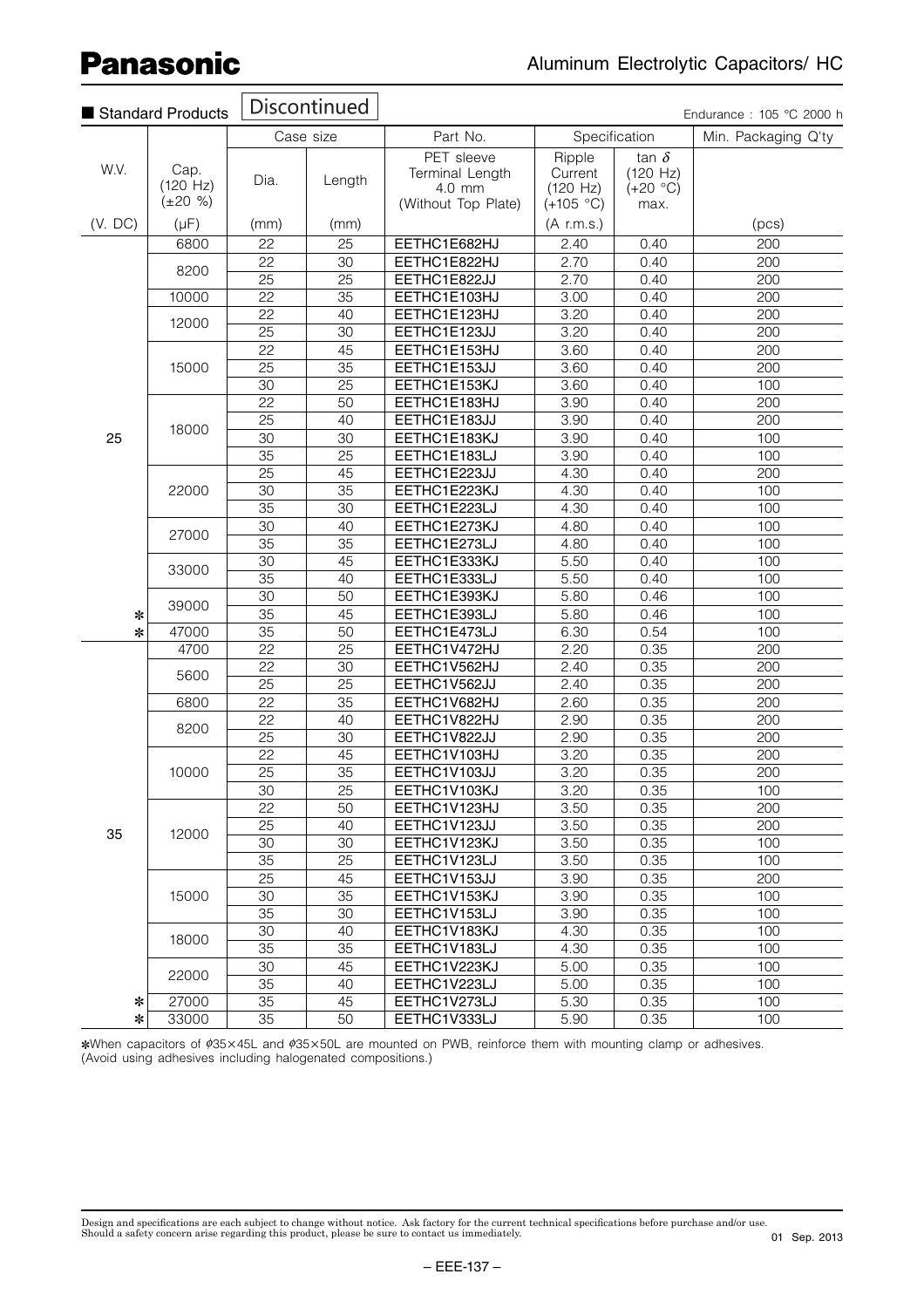|         | Standard Products                 |                 | Discontinued    |                                                                |                                              |                                                | Endurance: 105 °C 2000 h |
|---------|-----------------------------------|-----------------|-----------------|----------------------------------------------------------------|----------------------------------------------|------------------------------------------------|--------------------------|
|         |                                   |                 | Case size       | Part No.                                                       |                                              | Specification                                  | Min. Packaging Q'ty      |
| W.V.    | Cap.<br>(120 Hz)<br>$(\pm 20 \%)$ | Dia.            | Length          | PET sleeve<br>Terminal Length<br>4.0 mm<br>(Without Top Plate) | Ripple<br>Current<br>(120 Hz)<br>$(+105 °C)$ | tan $\delta$<br>(120 Hz)<br>$(+20 °C)$<br>max. |                          |
| (V. DC) | $(\mu F)$                         | (mm)            | (mm)            |                                                                | (A r.m.s.)                                   |                                                | (pcs)                    |
|         | 2700                              | 22              | 25              | EETHC1H272HJ                                                   | 1.80                                         | 0.35                                           | $\overline{200}$         |
|         | 3300                              | 22              | $\overline{30}$ | EETHC1H332HJ                                                   | 2.00                                         | 0.35                                           | 200                      |
|         |                                   | 22              | 35              | EETHC1H392HJ                                                   | 2.20                                         | 0.35                                           | 200                      |
|         | 3900                              | 25              | 25              | EETHC1H392JJ                                                   | 2.20                                         | 0.35                                           | 200                      |
|         |                                   | 22              | 40              | EETHC1H472HJ                                                   | 2.50                                         | 0.35                                           | 200                      |
|         | 4700                              | 25              | 30              | EETHC1H472JJ                                                   | 2.50                                         | 0.35                                           | 200                      |
|         |                                   | 22              | 45              | EETHC1H562HJ                                                   | 2.80                                         | 0.35                                           | 200                      |
|         | 5600                              | 25              | $\overline{35}$ | EETHC1H562JJ                                                   | 2.80                                         | 0.35                                           | 200                      |
|         |                                   | 30              | $\overline{25}$ | EETHC1H562KJ                                                   | 2.80                                         | 0.35                                           | 100                      |
|         |                                   | $\overline{22}$ | $\overline{50}$ | EETHC1H682HJ                                                   | 3.30                                         | 0.35                                           | 200                      |
|         |                                   | 25              | 40              | EETHC1H682JJ                                                   | 3.30                                         | 0.35                                           | 200                      |
| 50      | 6800                              | 30              | $\overline{30}$ | EETHC1H682KJ                                                   | 3.30                                         | 0.35                                           | 100                      |
|         |                                   | 35              | 25              | EETHC1H682LJ                                                   | 3.30                                         | 0.35                                           | 100                      |
|         |                                   | 25              | 45              | EETHC1H822JJ                                                   | 3.60                                         | 0.35                                           | 200                      |
|         | 8200                              | 30              | 35              | EETHC1H822KJ                                                   | 3.60                                         | 0.35                                           | 100                      |
|         |                                   | 25              | 50              | EETHC1H103JJ                                                   | 4.00                                         | 0.35                                           | 200                      |
|         | 10000                             | 30              | 40              | EETHC1H103KJ                                                   | 4.00                                         | 0.35                                           | 100                      |
|         |                                   | $\overline{35}$ | $\overline{30}$ | EETHC1H103LJ                                                   | 4.00                                         | 0.35                                           | 100                      |
|         |                                   | 30              | 45              | EETHC1H123KJ                                                   | 4.50                                         | 0.35                                           | 100                      |
|         | 12000                             | 35              | $\overline{35}$ | EETHC1H123LJ                                                   | 4.50                                         | 0.35                                           | 100                      |
|         |                                   | 30              | 50              | EETHC1H153KJ                                                   | 4.80                                         | 0.35                                           | 100                      |
|         | 15000                             | 35              | 40              | EETHC1H153LJ                                                   | 4.80                                         | 0.35                                           | 100                      |
| $\ast$  | 18000                             | 35              | 45              | EETHC1H183LJ                                                   | 5.20                                         | 0.35                                           | 100                      |
|         | 2200                              | 22              | 25              | EETHC1J222HJ                                                   | 2.00                                         | 0.30                                           | 200                      |
|         |                                   | 22              | 30              | EETHC1J272HJ                                                   | 2.20                                         | 0.30                                           | 200                      |
|         | 2700                              | $\overline{25}$ | $\overline{25}$ | EETHC1J272JJ                                                   | 2.20                                         | 0.30                                           | 200                      |
|         | 3300                              | 22              | 35              | EETHC1J332HJ                                                   | 2.50                                         | 0.30                                           | 200                      |
|         |                                   | 22              | 40              | EETHC1J392HJ                                                   | 2.70                                         | 0.30                                           | 200                      |
|         | 3900                              | 25              | 30              | EETHC1J392JJ                                                   | 2.70                                         | 0.30                                           | 200                      |
|         |                                   | 30              | 25              | EETHC1J392KJ                                                   | 2.70                                         | 0.30                                           | 100                      |
|         | 4700                              | 22              | 45              | EETHC1J472HJ                                                   | 3.00                                         | 0.30                                           | 200                      |
|         |                                   | 25              | $\overline{35}$ | EETHC1J472JJ                                                   | 3.00                                         | 0.30                                           | 200                      |
|         |                                   | 22              | 50              | EETHC1J562HJ                                                   | 3.30                                         | 0.30                                           | 200                      |
| 63      | 5600                              | 25              | 40              | EETHC1J562JJ                                                   | 3.30                                         | 0.30                                           | 200                      |
|         |                                   | 30              | 30              | EETHC1J562KJ                                                   | 3.30                                         | 0.30                                           | 100                      |
|         |                                   | 35              | 25              | EETHC1J562LJ                                                   | 3.30                                         | 0.30                                           | 100                      |
|         |                                   | 25              | 45              | EETHC1J682JJ                                                   | 3.60                                         | 0.30                                           | 200                      |
|         | 6800                              | 30              | 35              | EETHC1J682KJ                                                   | 3.60                                         | 0.30                                           | 100                      |
|         |                                   | 35              | 30              | EETHC1J682LJ                                                   | 3.60                                         | 0.30                                           | 100                      |
|         | 8200                              | 30              | 40              | EETHC1J822KJ                                                   | 3.90                                         | 0.30                                           | 100                      |
|         |                                   | 35              | 35              | EETHC1J822LJ                                                   | 3.90                                         | 0.30                                           | 100                      |
|         | 10000                             | 30              | 45              | EETHC1J103KJ                                                   | 4.40                                         | 0.30                                           | 100                      |
|         |                                   | 35              | 40              | EETHC1J103LJ                                                   | 4.40                                         | 0.30                                           | 100                      |
| $\ast$  | 12000                             | 35              | 45              | EETHC1J123LJ                                                   | 4.80                                         | 0.30                                           | 100                      |
| $\ast$  | 15000                             | 35              | 50              | EETHC1J153LJ                                                   | 5.40                                         | 0.30                                           | 100                      |

\*When capacitors of  $\phi$ 35×45L and  $\phi$ 35×50L are mounted on PWB, reinforce them with mounting clamp or adhesives. (Avoid using adhesives including halogenated compositions.)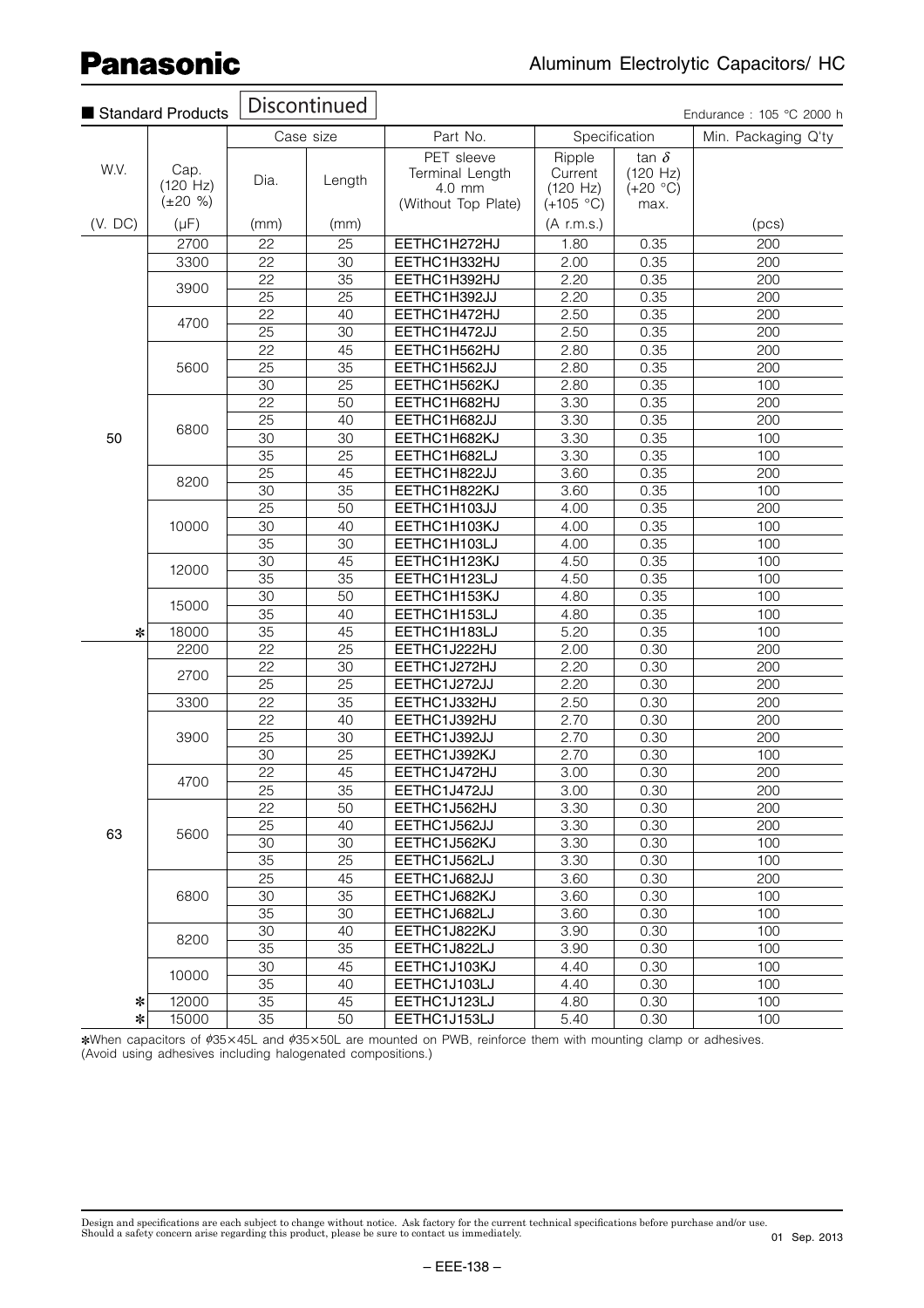|         | Standard Products                 |                 | Discontinued    |                                                                |                                              |                                                | Endurance: 105 °C 2000 h |
|---------|-----------------------------------|-----------------|-----------------|----------------------------------------------------------------|----------------------------------------------|------------------------------------------------|--------------------------|
|         |                                   |                 | Case size       | Part No.                                                       |                                              | Specification                                  | Min. Packaging Q'ty      |
| W.V.    | Cap.<br>(120 Hz)<br>$(\pm 20 \%)$ | Dia.            | Length          | PET sleeve<br>Terminal Length<br>4.0 mm<br>(Without Top Plate) | Ripple<br>Current<br>(120 Hz)<br>$(+105 °C)$ | tan $\delta$<br>(120 Hz)<br>$(+20 °C)$<br>max. |                          |
| (V. DC) | $(\mu F)$                         | (mm)            | (mm)            |                                                                | $(A$ r.m.s.)                                 |                                                | (pcs)                    |
|         | 1200                              | 22              | 25              | EETHC1K122HJ                                                   | 1.50                                         | 0.25                                           | 200                      |
|         |                                   | 22              | 30              | EETHC1K152HJ                                                   | 1.70                                         | 0.25                                           | 200                      |
|         | 1500                              | 25              | 25              | EETHC1K152JJ                                                   | 1.70                                         | 0.25                                           | 200                      |
|         | 1800                              | 22              | $\overline{35}$ | EETHC1K182HJ                                                   | 1.80                                         | 0.25                                           | 200                      |
|         | 2200                              | 22              | 40              | EETHC1K222HJ                                                   | 2.10                                         | 0.25                                           | 200                      |
|         |                                   | $\overline{25}$ | $\overline{30}$ | EETHC1K222JJ                                                   | 2.10                                         | 0.25                                           | 200                      |
|         |                                   | 22              | 45              | EETHC1K272HJ                                                   | 2.40                                         | 0.25                                           | 200                      |
|         | 2700                              | 25              | $\overline{35}$ | EETHC1K272JJ                                                   | 2.40                                         | 0.25                                           | 200                      |
|         |                                   | 30              | $\overline{25}$ | EETHC1K272KJ                                                   | 2.40                                         | 0.25                                           | 100                      |
|         |                                   | 22              | 50              | EETHC1K332HJ                                                   | 2.60                                         | 0.25                                           | 200                      |
|         | 3300                              | 25              | 40              | EETHC1K332JJ                                                   | 2.60                                         | 0.25                                           | 200                      |
| 80      |                                   | 30              | $\overline{30}$ | EETHC1K332KJ                                                   | 2.60                                         | 0.25                                           | 100                      |
|         |                                   | 35              | 25              | EETHC1K332LJ                                                   | 2.60                                         | 0.25                                           | 100                      |
|         | 3900                              | $\overline{25}$ | 45              | EETHC1K392JJ                                                   | 3.00                                         | 0.25                                           | 200                      |
|         |                                   | 30              | 35              | EETHC1K392KJ                                                   | 3.00                                         | 0.25                                           | 100                      |
|         |                                   | 25              | 50              | EETHC1K472JJ                                                   | 3.30                                         | 0.25                                           | 200                      |
|         | 4700                              | 30              | 40              | EETHC1K472KJ                                                   | 3.30                                         | 0.25                                           | 100                      |
|         |                                   | 35              | 30              | EETHC1K472LJ                                                   | 3.30                                         | 0.25                                           | 100                      |
|         | 5600                              | 30              | 45              | EETHC1K562KJ                                                   | 3.70                                         | 0.25                                           | 100                      |
|         |                                   | 35              | $\overline{35}$ | EETHC1K562LJ                                                   | 3.70                                         | 0.25                                           | 100                      |
|         | 6800                              | 30              | 50              | EETHC1K682KJ                                                   | 3.90                                         | 0.25                                           | 100                      |
|         |                                   | $\overline{35}$ | 40              | EETHC1K682LJ                                                   | 3.90                                         | 0.25                                           | 100                      |
| ∗       | 8200                              | 35              | 45              | EETHC1K822LJ                                                   | 4.30                                         | 0.25                                           | 100                      |
|         | 820                               | 22              | 25              | EETHC2A821HJ                                                   | 1.40                                         | 0.25                                           | 200                      |
|         | 1000                              | 22              | $\overline{30}$ | EETHC2A102HJ                                                   | 1.70                                         | 0.25                                           | 200                      |
|         | 1200                              | 22              | $\overline{30}$ | EETHC2A122HJ                                                   | 1.80                                         | 0.25                                           | 200                      |
|         |                                   | 25              | 25              | EETHC2A122JJ                                                   | 1.80                                         | 0.25                                           | 200                      |
|         | 1500                              | 22              | $\overline{35}$ | EETHC2A152HJ                                                   | 2.10                                         | 0.25                                           | 200                      |
|         |                                   | $\overline{25}$ | $\overline{30}$ | EETHC2A152JJ                                                   | 2.10                                         | 0.25                                           | 200                      |
|         |                                   | 22              | 40              | EETHC2A182HJ                                                   | 2.30                                         | 0.25                                           | 200                      |
|         | 1800                              | 25              | 35              | EETHC2A182JJ                                                   | 2.30                                         | 0.25                                           | 200                      |
|         |                                   | 30              | 25              | EETHC2A182KJ                                                   | 2.30                                         | 0.25                                           | 100                      |
|         |                                   | 25              | 40              | EETHC2A222JJ                                                   | 2.60                                         | 0.25                                           | 200                      |
| 100     | 2200                              | 30              | 30              | EETHC2A222KJ                                                   | 2.60                                         | 0.25                                           | 100                      |
|         |                                   | 35              | 25              | EETHC2A222LJ                                                   | 2.60                                         | 0.25                                           | 100                      |
|         | 2700                              | 25              | 45              | EETHC2A272JJ                                                   | 2.90                                         | 0.25                                           | 200                      |
|         |                                   | 30              | $\overline{35}$ | EETHC2A272KJ                                                   | 2.90                                         | 0.25                                           | 100                      |
|         |                                   | 25              | 50              | EETHC2A332JJ                                                   | 3.20                                         | 0.25                                           | 200                      |
|         | 3300                              | 30              | 40              | EETHC2A332KJ                                                   | 3.20                                         | 0.25                                           | 100                      |
|         |                                   | 35              | 30              | EETHC2A332LJ                                                   | 3.20                                         | 0.25                                           | 100                      |
|         | 3900                              | 30<br>35        | 45<br>35        | EETHC2A392KJ                                                   | 3.60                                         | 0.25                                           | 100                      |
|         |                                   | 30              | 50              | EETHC2A392LJ<br>EETHC2A472KJ                                   | 3.60                                         | 0.25<br>0.25                                   | 100<br>100               |
|         | 4700                              | 35              | 40              | EETHC2A472LJ                                                   | 3.80<br>3.80                                 | 0.25                                           | 100                      |
| $\ast$  | 5600                              | 35              | 45              | EETHC2A562LJ                                                   | 4.10                                         | 0.25                                           | 100                      |
|         |                                   |                 |                 |                                                                |                                              |                                                |                          |

\*When capacitors of ¢35×45L and ¢35×50L are mounted on PWB, reinforce them with mounting clamp or adhesives. (Avoid using adhesives including halogenated compositions.)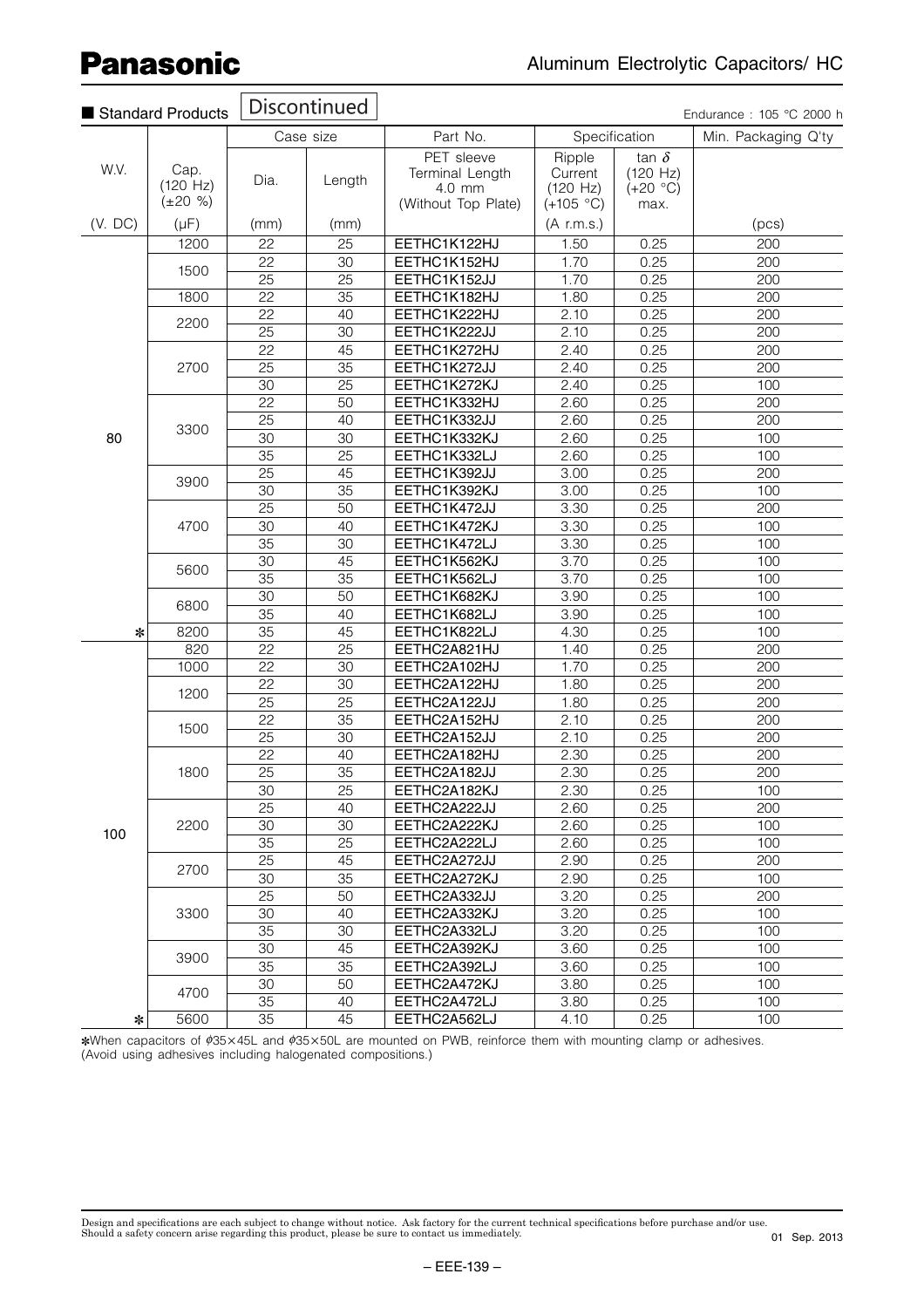|         | Standard Products                 |                 | <b>Discontinued</b>   |                                                                |                                              |                                                | Endurance: 105 °C 2000 h |
|---------|-----------------------------------|-----------------|-----------------------|----------------------------------------------------------------|----------------------------------------------|------------------------------------------------|--------------------------|
|         |                                   |                 | Case size             | Part No.                                                       |                                              | Specification                                  | Min. Packaging Q'ty      |
| W.V.    | Cap.<br>(120 Hz)<br>$(\pm 20 \%)$ | Dia.            | Length                | PET sleeve<br>Terminal Length<br>4.0 mm<br>(Without Top Plate) | Ripple<br>Current<br>(120 Hz)<br>$(+105 °C)$ | tan $\delta$<br>(120 Hz)<br>$(+20 °C)$<br>max. |                          |
| (V. DC) | $(\mu F)$                         | (mm)            | (mm)                  |                                                                | (A r.m.s.)                                   |                                                | (pcs)                    |
|         | 470                               | 22              | 25                    | EETHC2C471HJ                                                   | 1.40                                         | 0.15                                           | 200                      |
|         | 560                               | $\overline{22}$ | $\overline{30}$       | EETHC2C561HJ                                                   | 1.50                                         | 0.15                                           | 200                      |
|         | 680                               | 22              | 30                    | EETHC2C681HJ                                                   | 1.70                                         | 0.15                                           | 200                      |
|         |                                   | 25              | $\overline{25}$       | EETHC2C681JJ                                                   | 1.70                                         | 0.15                                           | 200                      |
|         | 820                               | 22              | 35                    | EETHC2C821HJ                                                   | 2.00                                         | 0.15                                           | 200                      |
|         |                                   | 25              | 30                    | EETHC2C821JJ                                                   | 2.00                                         | 0.15                                           | 200                      |
|         |                                   | 22              | 40                    | EETHC2C102HJ                                                   | 2.20                                         | 0.15                                           | 200                      |
|         | 1000                              | 25              | $\overline{35}$       | EETHC2C102JJ                                                   | 2.20                                         | 0.15                                           | 200                      |
|         |                                   | $\overline{30}$ | $\overline{25}$       | EETHC2C102KJ                                                   | 2.20                                         | 0.15                                           | 100                      |
|         |                                   | $\overline{22}$ | 45                    | EETHC2C122HJ                                                   | 2.30                                         | 0.15                                           | 200                      |
|         | 1200                              | 25              | 40                    | EETHC2C122JJ                                                   | 2.30                                         | 0.15                                           | 200                      |
| 160     |                                   | 30              | 30                    | EETHC2C122KJ                                                   | 2.30                                         | 0.15                                           | 100                      |
|         |                                   | 35              | $\overline{25}$       | EETHC2C122LJ                                                   | 2.30                                         | 0.15                                           | 100                      |
|         |                                   | 25              | 45                    | EETHC2C152JJ                                                   | 2.50                                         | 0.15                                           | 200                      |
|         | 1500                              | 30              | 35                    | EETHC2C152KJ                                                   | 2.50                                         | 0.15                                           | 100                      |
|         |                                   | $\overline{35}$ | 30                    | EETHC2C152LJ                                                   | 2.50                                         | 0.15                                           | 100                      |
|         |                                   | 25              | $\overline{50}$       | EETHC2C182JJ                                                   | 2.70                                         | 0.15                                           | 200                      |
|         | 1800                              | $\overline{30}$ | 40                    | EETHC2C182KJ                                                   | 2.70                                         | 0.15                                           | 100                      |
|         |                                   | 35              | 30                    | EETHC2C182LJ                                                   | 2.70                                         | 0.15                                           | 100                      |
|         | 2200                              | 30              | 45                    | EETHC2C222KJ                                                   | 2.90                                         | 0.15                                           | 100                      |
|         |                                   | $\overline{35}$ | $\overline{35}$       | EETHC2C222LJ                                                   | 2.90                                         | 0.15                                           | 100                      |
|         | 2700                              | 30              | 50                    | EETHC2C272KJ                                                   | 3.10                                         | 0.15                                           | 100                      |
|         |                                   | 35              | 40                    | EETHC2C272LJ                                                   | 3.10                                         | 0.15                                           | 100                      |
| ∗       | 3300                              | 35              | 50<br>$\overline{25}$ | EETHC2C332LJ                                                   | 3.30                                         | 0.15                                           | 100                      |
|         | 470                               | 22<br>22        | 30                    | EETHC2P471HC<br>EETHC2P561HJ                                   | 1.45<br>1.50                                 | 0.15<br>0.15                                   | 200<br>200               |
|         | 560                               | 25              | 25                    |                                                                |                                              |                                                | 200                      |
|         |                                   | 22              | $\overline{35}$       | EETHC2P561JJ<br>EETHC2P681HJ                                   | 1.50<br>1.70                                 | 0.15<br>0.15                                   | 200                      |
|         | 680                               | 25              | $\overline{30}$       | EETHC2P681JJ                                                   | 1.70                                         | 0.15                                           | 200                      |
|         |                                   | 22              | 40                    | EETHC2P821HJ                                                   | 2.00                                         | 0.15                                           | 200                      |
|         | 820                               | 25              | 30                    | EETHC2P821JJ                                                   | 2.00                                         | 0.15                                           | 200                      |
|         |                                   | $\overline{30}$ | 25                    | EETHC2P821KJ                                                   | 2.00                                         | 0.15                                           | 100                      |
|         |                                   | 22              | 45                    | EETHC2P102HJ                                                   | 2.20                                         | 0.15                                           | 200                      |
|         |                                   | 25              | 40                    | EETHC2P102JJ                                                   | 2.20                                         | 0.15                                           | 200                      |
|         | 1000                              | 30              | 30                    | EETHC2P102KJ                                                   | 2.20                                         | 0.15                                           | 100                      |
| 180     |                                   | 35              | 25                    | EETHC2P102LJ                                                   | 2.20                                         | 0.15                                           | 100                      |
|         |                                   | 25              | 45                    | EETHC2P122JJ                                                   | 2.30                                         | 0.15                                           | 200                      |
|         | 1200                              | 30              | 30                    | EETHC2P122KC                                                   | 2.30                                         | 0.15                                           | 100                      |
|         |                                   | 30              | 35                    | EETHC2P122KJ                                                   | 2.30                                         | 0.15                                           | 100                      |
|         |                                   | 25              | 50                    | EETHC2P152JJ                                                   | 2.50                                         | 0.15                                           | 200                      |
|         | 1500                              | 30              | 40                    | EETHC2P152KJ                                                   | 2.50                                         | 0.15                                           | 100                      |
|         |                                   | 35              | 30                    | EETHC2P152LJ                                                   | 2.50                                         | 0.15                                           | 100                      |
|         |                                   | 30              | 45                    | EETHC2P182KJ                                                   | 2.70                                         | 0.15                                           | 100                      |
|         | 1800                              | 35              | 35                    | EETHC2P182LJ                                                   | 2.70                                         | 0.15                                           | 100                      |
|         |                                   | 30              | 50                    | EETHC2P222KJ                                                   | 2.90                                         | 0.15                                           | 100                      |
|         | 2200                              | 35              | 40                    | EETHC2P222LJ                                                   | 2.90                                         | 0.15                                           | 100                      |
| $\ast$  | 2700                              | 35              | 50                    | EETHC2P272LJ                                                   | 3.10                                         | 0.15                                           | 100                      |

∗When capacitors of ¢35×45L and ¢35×50L are mounted on PWB, reinforce them with mounting clamp or adhesives. (Avoid using adhesives including halogenated compositions.)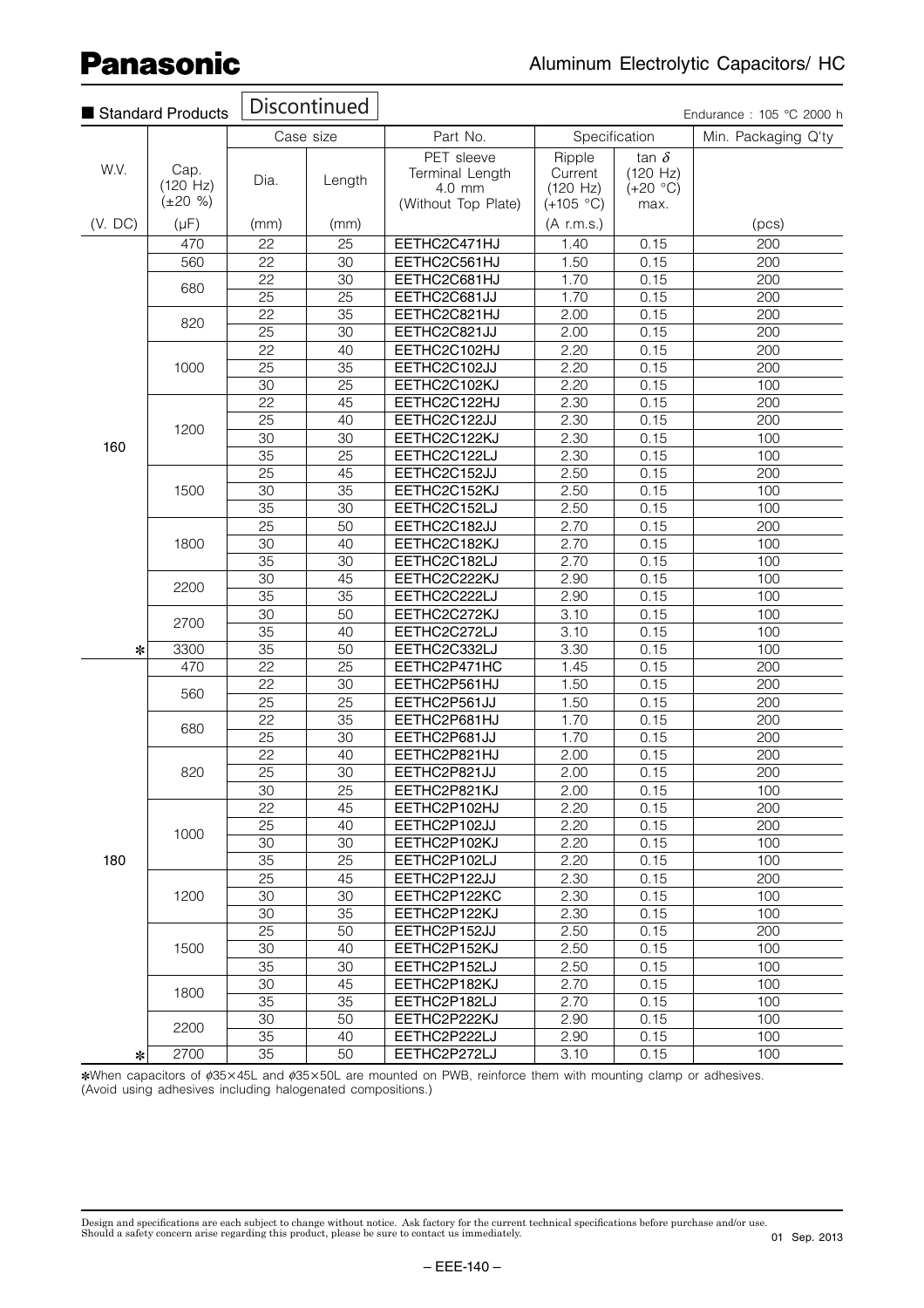|         | Standard Products                 |                 | <b>Discontinued</b> |                                                                |                                              |                                                | Endurance: 105 °C 2000 h |
|---------|-----------------------------------|-----------------|---------------------|----------------------------------------------------------------|----------------------------------------------|------------------------------------------------|--------------------------|
|         |                                   |                 | Case size           | Part No.                                                       | Specification                                |                                                | Min. Packaging Q'ty      |
| W.V.    | Cap.<br>(120 Hz)<br>$(\pm 20 \%)$ | Dia.            | Length              | PET sleeve<br>Terminal Length<br>4.0 mm<br>(Without Top Plate) | Ripple<br>Current<br>(120 Hz)<br>$(+105 °C)$ | tan $\delta$<br>(120 Hz)<br>$(+20 °C)$<br>max. |                          |
| (V. DC) | $(\mu F)$                         | (mm)            | (mm)                |                                                                | $(A$ r.m.s.)                                 |                                                | (pcs)                    |
|         | 390                               | 22              | $\overline{25}$     | EETHC2D391HJ                                                   | 1.31                                         | 0.15                                           | $\overline{200}$         |
|         |                                   | 22              | 30                  | EETHC2D471HJ                                                   | 1.45                                         | 0.15                                           | 200                      |
|         | 470                               | 25              | 25                  | EETHC2D471JC                                                   | 1.45                                         | 0.15                                           | 200                      |
|         |                                   | 22              | 40                  | EETHC2D681HJ                                                   | 1.75                                         | 0.15                                           | 200                      |
|         | 680                               | 25              | $\overline{30}$     | EETHC2D681JJ                                                   | 1.75                                         | 0.15                                           | 200                      |
|         |                                   | 22              | 45                  | EETHC2D821HJ                                                   | 2.04                                         | 0.15                                           | 200                      |
|         | 820                               | $\overline{25}$ | 35                  | EETHC2D821JJ                                                   | 2.04                                         | 0.15                                           | 200                      |
|         |                                   | 22              | 50                  | EETHC2D102HJ                                                   | 2.30                                         | 0.15                                           | 200                      |
|         |                                   | 25              | 40                  | EETHC2D102JC                                                   | 2.30                                         | 0.15                                           | 200                      |
| 200     | 1000                              | $\overline{25}$ | $\overline{45}$     | EETHC2D102JJ                                                   | 2.30                                         | 0.15                                           | $\overline{200}$         |
|         |                                   | 30              | 30                  | EETHC2D102KJ                                                   | 2.30                                         | 0.15                                           | 100                      |
|         |                                   | $\overline{35}$ | $\overline{25}$     | EETHC2D102LJ                                                   | 2.30                                         | 0.15                                           | 100                      |
|         | 1200                              | 25              | 45                  | EETHC2D122JC                                                   | 2.65                                         | 0.15                                           | 200                      |
|         |                                   | 25              | 50                  | EETHC2D122JJ                                                   | 2.65                                         | 0.15                                           | 200                      |
|         |                                   | $\overline{30}$ | $\overline{35}$     | EETHC2D122KJ                                                   | 2.65                                         | 0.15                                           | 100                      |
|         |                                   | $\overline{35}$ | $\overline{30}$     | EETHC2D122LJ                                                   | 2.65                                         | 0.15                                           | 100                      |
|         | 1500                              | $\overline{30}$ | 40                  | EETHC2D152KJ                                                   | 2.80                                         | 0.15                                           | 100                      |
|         | 1800                              | 35              | 40                  | EETHC2D182LJ                                                   | 3.08                                         | 0.15                                           | 100                      |
| ∗       | 2200                              | 35              | 45                  | EETHC2D222LJ                                                   | 3.48                                         | 0.15                                           | 100                      |
|         | 270                               | 22              | 25                  | EETHC2Q271HJ                                                   | 1.10                                         | 0.15                                           | 200                      |
|         | 330                               | $\overline{22}$ | $\overline{25}$     | EETHC2Q331HJ                                                   | 1.26                                         | 0.15                                           | 200                      |
|         | 390                               | 22              | $\overline{30}$     | EETHC2Q391HJ                                                   | 1.34                                         | 0.15                                           | 200                      |
|         |                                   | 22              | $\overline{35}$     | EETHC2Q471HJ                                                   | 1.48                                         | 0.15                                           | 200                      |
|         | 470                               | $\overline{25}$ | $\overline{30}$     | EETHC2Q471JJ                                                   | 1.48                                         | 0.15                                           | 200                      |
|         |                                   | $\overline{22}$ | $\overline{35}$     | EETHC2Q561HC                                                   | 1.67                                         | 0.15                                           | 200                      |
|         | 560                               | $\overline{22}$ | 40                  | EETHC2Q561HJ                                                   | 1.67                                         | 0.15                                           | 200                      |
|         |                                   | 25              | $\overline{30}$     | EETHC2Q561JJ                                                   | 1.67                                         | 0.15                                           | 200                      |
|         |                                   | $\overline{22}$ | 45                  | EETHC2Q681HC                                                   | 1.78                                         | 0.15                                           | $\overline{200}$         |
|         | 680                               | 25              | 35                  | EETHC2Q681JJ                                                   | 1.78                                         | 0.15                                           | 200                      |
|         |                                   | 35              | 25                  | EETHC2Q681LJ                                                   | 1.78                                         | 0.15                                           | 100                      |
|         |                                   | 22              | 50                  | EETHC2Q821HC                                                   | 2.04                                         | 0.15                                           | 200                      |
|         |                                   | $\overline{25}$ | 40                  | EETHC2Q821JJ                                                   | 2.04                                         | 0.15                                           | 200                      |
| 220     | 820                               | 30              | $\overline{30}$     | EETHC2Q821KJ                                                   | 2.04                                         | 0.15                                           | 100                      |
|         |                                   | 35              | $\overline{25}$     | EETHC2Q821LJ                                                   | 2.04                                         | 0.15                                           | 100                      |
|         |                                   | 25              | 45                  | EETHC2Q102JC                                                   | 2.33                                         | 0.15                                           | 200                      |
|         |                                   | 25              | 50                  | EETHC2Q102JJ                                                   | 2.33                                         | 0.15                                           | 200                      |
|         | 1000                              | 30              | $\overline{35}$     | EETHC2Q102KJ                                                   | 2.33                                         | 0.15                                           | 100                      |
|         |                                   | 35              | 30                  | EETHC2Q102LJ                                                   | 2.33                                         | 0.15                                           | 100                      |
|         |                                   | 30              | 40                  | EETHC2Q122KJ                                                   | 2.65                                         | 0.15                                           | 100                      |
|         | 1200                              | 35              | 35                  | EETHC2Q122LJ                                                   | 2.65                                         | 0.15                                           | 100                      |
|         |                                   | 30              | 45                  | EETHC2Q152KC                                                   | 2.80                                         | 0.15                                           | 100                      |
|         | 1500                              | 30              | 50                  | EETHC2Q152KJ                                                   | 2.80                                         | 0.15                                           | 100                      |
|         |                                   | 35              | 40                  | EETHC2Q152LJ                                                   | 2.80                                         | 0.15                                           | 100                      |
| $\ast$  | 1800                              | $\overline{35}$ | 45                  | EETHC2Q182LJ                                                   | 3.11                                         | 0.15                                           | 100                      |
| $\ast$  | 2200                              | $\overline{35}$ | $\overline{50}$     | EETHC2Q222LC                                                   | 3.50                                         | 0.15                                           | 100                      |

\*When capacitors of  $\phi$ 35×45L and  $\phi$ 35×50L are mounted on PWB, reinforce them with mounting clamp or adhesives. (Avoid using adhesives including halogenated compositions.)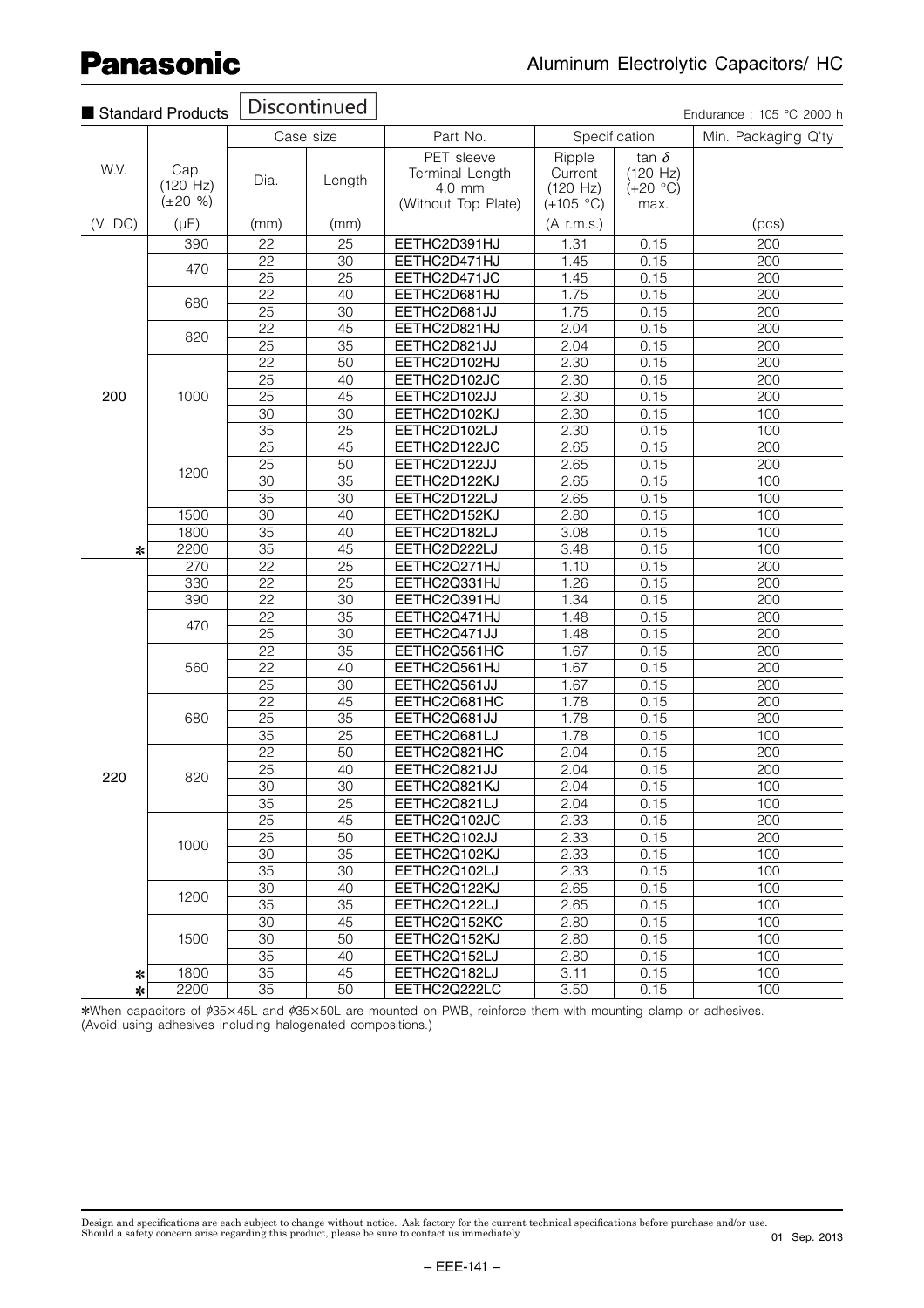| Standard Products |                                   |                 | Discontinued    |                                                                |                                              |                                                | Endurance: 105 °C 2000 h |
|-------------------|-----------------------------------|-----------------|-----------------|----------------------------------------------------------------|----------------------------------------------|------------------------------------------------|--------------------------|
|                   |                                   |                 | Case size       | Part No.                                                       |                                              | Specification                                  | Min. Packaging Q'ty      |
| W.V.              | Cap.<br>(120 Hz)<br>$(\pm 20 \%)$ | Dia.            | Length          | PET sleeve<br>Terminal Length<br>4.0 mm<br>(Without Top Plate) | Ripple<br>Current<br>(120 Hz)<br>$(+105 °C)$ | tan $\delta$<br>(120 Hz)<br>$(+20 °C)$<br>max. |                          |
| (V. DC)           | $(\mu F)$                         | (mm)            | (mm)            |                                                                | $(A$ r.m.s.)                                 |                                                | (pcs)                    |
|                   | 270                               | 22              | 25              | EETHC2E271HJ                                                   | 1.10                                         | 0.15                                           | 200                      |
|                   |                                   | 22              | $\overline{30}$ | EETHC2E331HJ                                                   | 1.20                                         | 0.15                                           | 200                      |
|                   | 330                               | 25              | 25              | EETHC2E331JJ                                                   | 1.20                                         | 0.15                                           | 200                      |
|                   |                                   | $\overline{22}$ | $\overline{30}$ | EETHC2E391HC                                                   | 1.30                                         | 0.15                                           | 200                      |
|                   | 390                               | $\overline{22}$ | $\overline{35}$ | EETHC2E391HJ                                                   | 1.30                                         | 0.15                                           | 200                      |
|                   |                                   | 25              | 25              | EETHC2E391JJ                                                   | 1.30                                         | 0.15                                           | 200                      |
|                   |                                   | 22              | 35              | EETHC2E471HC                                                   | 1.40                                         | 0.15                                           | 200                      |
|                   | 470                               | 22              | 40              | EETHC2E471HJ                                                   | 1.40                                         | 0.15                                           | 200                      |
|                   |                                   | 25              | 30              | EETHC2E471JJ                                                   | 1.40                                         | 0.15                                           | 200                      |
|                   |                                   | $\overline{30}$ | $\overline{25}$ | EETHC2E471KJ                                                   | 1.40                                         | 0.15                                           | 100                      |
|                   |                                   | 22              | 40              | EETHC2E561HC                                                   | 1.50                                         | 0.15                                           | 200                      |
|                   |                                   | 22              | 45              | EETHC2E561HJ                                                   | 1.50                                         | 0.15                                           | 200                      |
|                   | 560                               | $\overline{25}$ | $\overline{35}$ | EETHC2E561JJ                                                   | 1.50                                         | 0.15                                           | $\overline{200}$         |
|                   |                                   | 30              | $\overline{25}$ | EETHC2E561KJ                                                   | 1.50                                         | 0.15                                           | 100                      |
| 250               |                                   | 22              | 45              | EETHC2E681HC                                                   | 1.70                                         | 0.15                                           | 200                      |
|                   |                                   | 22              | 50              | EETHC2E681HJ                                                   | 1.70                                         | 0.15                                           | 200                      |
|                   | 680                               | 25              | 40              | EETHC2E681JJ                                                   | 1.70                                         | 0.15                                           | 200                      |
|                   |                                   | $\overline{30}$ | 30              | EETHC2E681KJ                                                   | 1.70                                         | 0.15                                           | 100                      |
|                   |                                   | 35              | 25              | EETHC2E681LJ                                                   | 1.70                                         | 0.15                                           | 100                      |
|                   |                                   | 25              | 45              | EETHC2E821JJ                                                   | 2.00                                         | 0.15                                           | 200                      |
|                   | 820                               | 30              | $\overline{35}$ | EETHC2E821KJ                                                   | 2.00                                         | 0.15                                           | 100                      |
|                   |                                   | $\overline{35}$ | $\overline{30}$ | EETHC2E821LJ                                                   | 2.00                                         | 0.15                                           | 100                      |
|                   |                                   | 25              | 50              | EETHC2E102JC                                                   | 2.20                                         | 0.15                                           | 200                      |
|                   | 1000                              | 30              | 40              | EETHC2E102KJ                                                   | 2.20                                         | 0.15                                           | 100                      |
|                   |                                   | 35              | 30              | EETHC2E102LJ                                                   | 2.20                                         | 0.15                                           | 100                      |
|                   | 1200                              | 30              | 45              | EETHC2E122KJ                                                   | 2.30                                         | 0.15                                           | 100                      |
|                   |                                   | 35              | 35              | EETHC2E122LJ                                                   | 2.30                                         | 0.15                                           | 100                      |
| ∗                 | 1500                              | $\overline{35}$ | 45              | EETHC2E152LJ                                                   | 2.50                                         | 0.15                                           | 100                      |
| $\ast$            | 1800                              | $\overline{35}$ | $\overline{50}$ | EETHC2E182LJ                                                   | 2.70                                         | 0.15                                           | 100                      |
|                   | 150                               | $\overline{22}$ | $\overline{25}$ | EETHC2F151HJ                                                   | 0.82                                         | 0.15                                           | 200                      |
|                   | 180                               | 22              | 30              | EETHC2F181HJ                                                   | 0.90                                         | 0.15                                           | 200                      |
|                   | 220                               | $\overline{22}$ | 30              | EETHC2F221HJ                                                   | 1.00                                         | 0.15                                           | 200                      |
|                   | 270                               | 22              | 40              | EETHC2F271HC                                                   | 1.10                                         | 0.15                                           | 200                      |
|                   |                                   | 25              | 30              | EETHC2F271JJ                                                   | 1.10                                         | 0.15                                           | 200                      |
|                   |                                   | 22              | 45              | EETHC2F331HJ                                                   | 1.20                                         | 0.15                                           | 200                      |
|                   | 330                               | 25              | 35              | EETHC2F331JJ                                                   | 1.20                                         | 0.15                                           | 200                      |
|                   |                                   | 30              | 25              | EETHC2F331KJ                                                   | 1.20                                         | 0.15                                           | 100                      |
|                   |                                   | 22              | 50              | EETHC2F391HC                                                   | 1.30                                         | 0.15                                           | 200                      |
|                   | 390                               | 25              | 40              | EETHC2F391JJ                                                   | 1.30                                         | 0.15                                           | 200                      |
| 315               |                                   | 30              | 30              | EETHC2F391KJ                                                   | 1.30                                         | 0.15                                           | 100                      |
|                   |                                   | 35              | 25              | EETHC2F391LJ                                                   | 1.30                                         | 0.15                                           | 100                      |
|                   | 470                               | 25              | 45              | EETHC2F471JJ                                                   | 1.40                                         | 0.15                                           | 200                      |
|                   |                                   | 30              | 35              | EETHC2F471KJ                                                   | 1.40                                         | 0.15                                           | 100                      |
|                   |                                   | 25              | 50              | EETHC2F561JJ                                                   | 1.50                                         | 0.15                                           | 200                      |
|                   | 560                               | 30              | 40              | EETHC2F561KJ                                                   | 1.50                                         | 0.15                                           | 100                      |
|                   |                                   | 35              | 30              | EETHC2F561LJ                                                   | 1.50                                         | 0.15                                           | 100                      |
|                   | 680                               | 30              | 45              | EETHC2F681KJ                                                   | 1.70                                         | 0.15                                           | 100                      |
|                   |                                   | 35              | 35              | EETHC2F681LJ                                                   | 1.70                                         | 0.15                                           | 100                      |
|                   | 820                               | 30              | 50              | EETHC2F821KJ                                                   | 2.00                                         | 0.15                                           | 100                      |
|                   |                                   | 35              | 40              | EETHC2F821LJ                                                   | 2.00                                         | 0.15                                           | 100                      |
| $\ast$            | 1000                              | 35              | 45              | EETHC2F102LJ                                                   | 2.30                                         | 0.15                                           | 100                      |

∗When capacitors of ¢35×45L and ¢35×50L are mounted on PWB, reinforce them with mounting clamp or adhesives. (Avoid using adhesives including halogenated compositions.)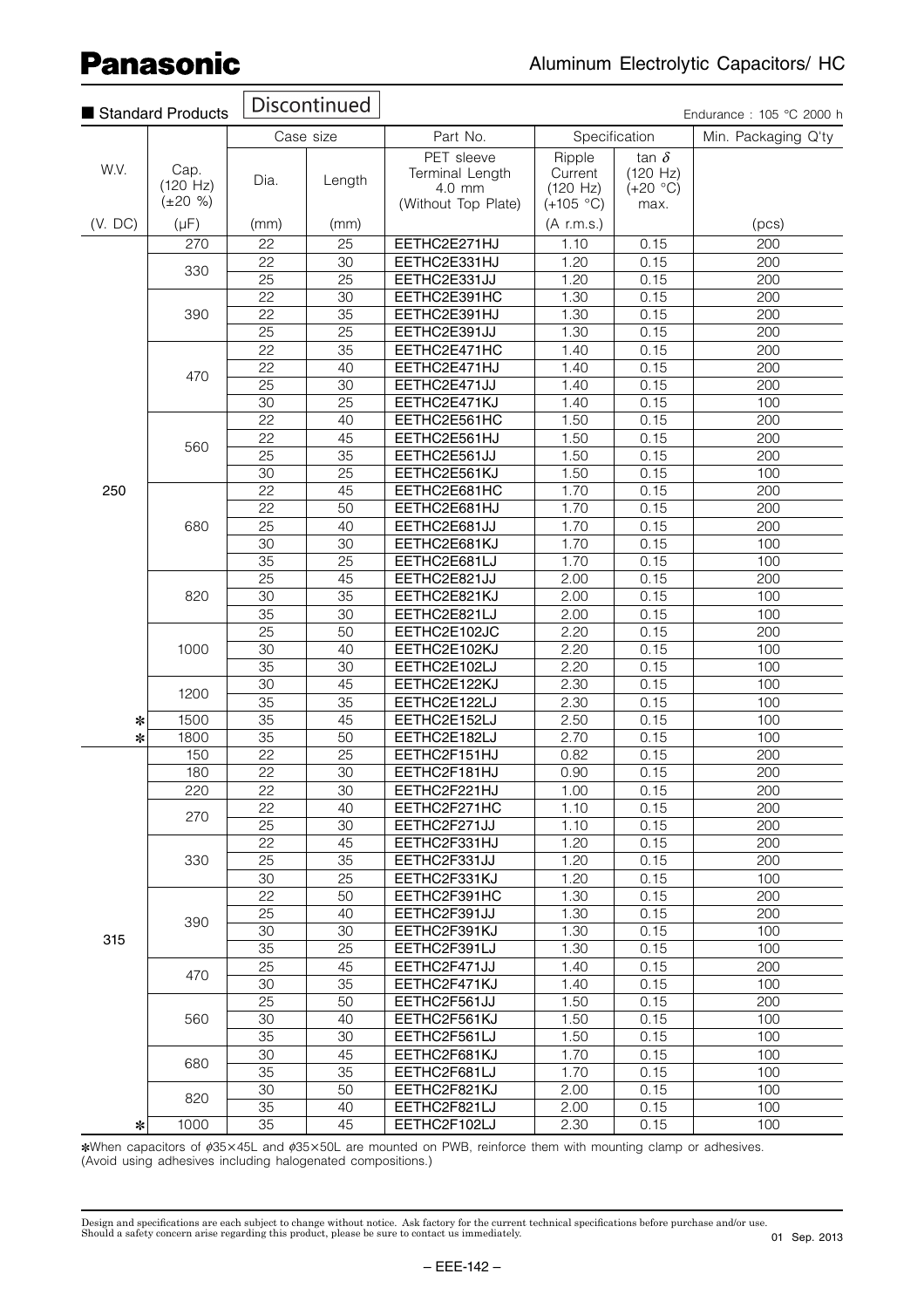$\overline{\phantom{a}}$ 

 $\overline{\phantom{a}}$ 

 $\overline{\blacksquare}$ 

|         | Standard Products                     |                 | Discontinued    |                                                                |                                              |                                                | Endurance: 105 °C 2000 h |
|---------|---------------------------------------|-----------------|-----------------|----------------------------------------------------------------|----------------------------------------------|------------------------------------------------|--------------------------|
|         |                                       |                 | Case size       | Part No.                                                       |                                              | Specification                                  | Min. Packaging Q'ty      |
| W.V.    | Cap.<br>$(120 \ Hz)$<br>$(\pm 20 \%)$ | Dia.            | Length          | PET sleeve<br>Terminal Length<br>4.0 mm<br>(Without Top Plate) | Ripple<br>Current<br>(120 Hz)<br>$(+105 °C)$ | tan $\delta$<br>(120 Hz)<br>$(+20 °C)$<br>max. |                          |
| (V. DC) | $(\mu F)$                             | (mm)            | (mm)            |                                                                | $(A \text{ r.m.s.})$                         |                                                | (pcs)                    |
|         | 120                                   | 22              | 25              | EETHC2V121HJ                                                   | 0.75                                         | 0.15                                           | 200                      |
|         | 150                                   | $\overline{22}$ | $\overline{30}$ | EETHC2V151HJ                                                   | 0.82                                         | 0.15                                           | 200                      |
|         | 180                                   | 22              | 30              | EETHC2V181HJ                                                   | 0.90                                         | 0.15                                           | 200                      |
|         |                                       | $\overline{25}$ | $\overline{25}$ | EETHC2V181JJ                                                   | 0.90                                         | 0.15                                           | 200                      |
|         | 220                                   | 22              | 35              | EETHC2V221HJ                                                   | 1.00                                         | 0.15                                           | 200                      |
|         |                                       | 25              | 30              | EETHC2V221JJ                                                   | 1.00                                         | 0.15                                           | 200                      |
|         |                                       | 22              | 40              | EETHC2V271HC                                                   | 1.10                                         | 0.15                                           | 200                      |
|         | 270                                   | 25              | $\overline{35}$ | EETHC2V271JJ                                                   | 1.10                                         | 0.15                                           | 200                      |
|         |                                       | 30              | 25              | EETHC2V271KJ                                                   | 1.10                                         | 0.15                                           | 100                      |
|         |                                       | $\overline{22}$ | 45              | EETHC2V331HC                                                   | 1.20                                         | 0.15                                           | 200                      |
|         | 330                                   | 25              | 40              | EETHC2V331JJ                                                   | 1.20                                         | 0.15                                           | 200                      |
|         |                                       | 30              | $\overline{30}$ | EETHC2V331KJ                                                   | 1.20                                         | 0.15                                           | 100                      |
| 350     |                                       | 25              | 45              | EETHC2V391JJ                                                   | 1.30                                         | 0.15                                           | 200                      |
|         | 390                                   | 30              | 30              | EETHC2V391KC                                                   | 1.30                                         | 0.15                                           | 100                      |
|         |                                       | 30              | 35              | EETHC2V391KJ                                                   | 1.30                                         | 0.15                                           | 100                      |
|         |                                       | $\overline{25}$ | $\overline{50}$ | EETHC2V471JJ                                                   | 1.40                                         | 0.15                                           | 200                      |
|         | 470                                   | 30              | 35              | EETHC2V471KC                                                   | 1.40                                         | 0.15                                           | 100                      |
|         |                                       | $\overline{35}$ | 30              | EETHC2V471LJ                                                   | 1.40                                         | 0.15                                           | 100                      |
|         |                                       | 30              | 40              | EETHC2V561KC                                                   | 1.50                                         | 0.15                                           | 100                      |
|         | 560                                   | $\overline{30}$ | 45              | EETHC2V561KJ                                                   | 1.50                                         | 0.15                                           | 100                      |
|         |                                       | 35              | 35              | EETHC2V561LJ                                                   | 1.50                                         | 0.15                                           | 100                      |
|         |                                       | 30              | 45              | EETHC2V681KC                                                   | 1.70                                         | 0.15                                           | 100                      |
|         | 680                                   | 30              | 50              | EETHC2V681KJ                                                   | 1.70                                         | 0.15                                           | 100                      |
|         |                                       | 35              | 40              | EETHC2V681LJ                                                   | 1.70                                         | 0.15                                           | 100                      |
| ∗       | 820                                   | 35              | 45              | EETHC2V821LJ                                                   | 1.90                                         | 0.15                                           | 100                      |
| *       | 1000                                  | $\overline{35}$ | 50              | EETHC2V102LC                                                   | 1.90                                         | 0.15                                           | 100                      |

\*When capacitors of ¢35×45L and ¢35×50L are mounted on PWB, reinforce them with mounting clamp or adhesives. (Avoid using adhesives including halogenated compositions.)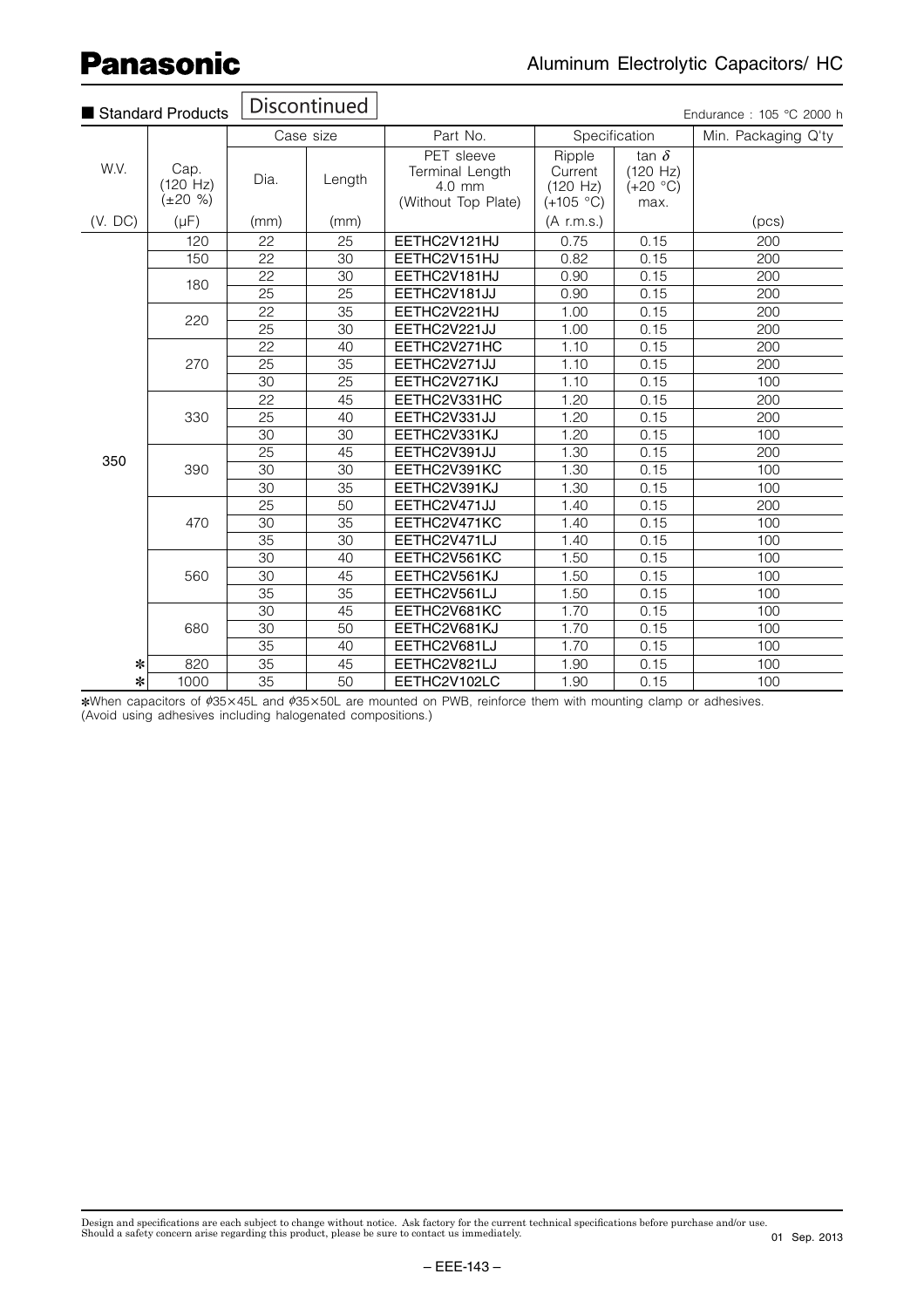$\sqrt{Dirichlet}$ 

|         | Standard Products                     | <b>DISCONTINUED</b> |                 |                                                                |                                              |                                                | Endurance: 105 °C 2000 h |     |
|---------|---------------------------------------|---------------------|-----------------|----------------------------------------------------------------|----------------------------------------------|------------------------------------------------|--------------------------|-----|
|         |                                       |                     | Case size       | Part No.                                                       |                                              | Specification                                  | Min. Packaging Q'ty      |     |
| W.V.    | Cap.<br>$(120 \ Hz)$<br>$(\pm 20 \%)$ | Dia.                | Length          | PET sleeve<br>Terminal Length<br>4.0 mm<br>(Without Top Plate) | Ripple<br>Current<br>(120 Hz)<br>$(+105 °C)$ | tan $\delta$<br>(120 Hz)<br>$(+20 °C)$<br>max. |                          |     |
| (V. DC) | $(\mu F)$                             | (mm)                | (mm)            |                                                                | $(A$ r.m.s.)                                 |                                                | (pcs)                    |     |
|         | 100                                   | 22                  | 25              | EETHC2G101HJ                                                   | 0.70                                         | 0.15                                           | $\overline{200}$         |     |
|         | 120                                   | $\overline{22}$     | $\overline{30}$ | EETHC2G121HJ                                                   | 0.75                                         | 0.15                                           | 200                      |     |
|         |                                       | 22                  | 30              | EETHC2G151HJ                                                   | 0.88                                         | 0.15                                           | 200                      |     |
|         | 150                                   | $\overline{25}$     | $\overline{25}$ | EETHC2G151JC                                                   | 0.88                                         | 0.15                                           | $\overline{200}$         |     |
|         |                                       | $\overline{22}$     | $\overline{35}$ | EETHC2G181HJ                                                   | 0.95                                         | 0.15                                           | 200                      |     |
|         | 180                                   | $\overline{25}$     | $\overline{30}$ | EETHC2G181JJ                                                   | 0.95                                         | 0.15                                           | 200                      |     |
|         |                                       |                     | $\overline{22}$ | 40                                                             | EETHC2G221HC                                 | 1.10                                           | 0.15                     | 200 |
|         | 220                                   | 22                  | 45              | EETHC2G221HJ                                                   | 1.10                                         | 0.15                                           | 200                      |     |
|         |                                       | $\overline{25}$     | $\overline{35}$ | EETHC2G221JJ                                                   | 1.10                                         | 0.15                                           | $\overline{200}$         |     |
|         |                                       | $\overline{30}$     | $\overline{25}$ | EETHC2G221KJ                                                   | 1.10                                         | 0.15                                           | 100                      |     |
|         |                                       | 22                  | 45              | EETHC2G271HC                                                   | 1.22                                         | 0.15                                           | 200                      |     |
|         |                                       | $\overline{22}$     | $\overline{50}$ | EETHC2G271HJ                                                   | 1.22                                         | 0.15                                           | 200                      |     |
|         | 270                                   | $\overline{25}$     | $\overline{40}$ | EETHC2G271JJ                                                   | 1.22                                         | 0.15                                           | $\overline{200}$         |     |
|         |                                       | $\overline{30}$     | $\overline{30}$ | EETHC2G271KJ                                                   | 1.22                                         | 0.15                                           | 100                      |     |
| 400     |                                       | 35                  | $\overline{25}$ | EETHC2G271LJ                                                   | 1.22                                         | 0.15                                           | 100                      |     |
|         |                                       | $\overline{25}$     | $\overline{45}$ | EETHC2G331JJ                                                   | 1.44                                         | 0.15                                           | 200                      |     |
|         | 330                                   | $\overline{30}$     | $\overline{30}$ | EETHC2G331KC                                                   | 1.44                                         | 0.15                                           | 100                      |     |
|         |                                       | $\overline{30}$     | $\overline{35}$ | EETHC2G331KJ                                                   | 1.44                                         | 0.15                                           | 100                      |     |
|         |                                       | 35                  | 30              | EETHC2G331LJ                                                   | 1.44                                         | 0.15                                           | 100                      |     |
|         |                                       | $\overline{25}$     | $\overline{50}$ | EETHC2G391JJ                                                   | 1.55                                         | 0.15                                           | 200                      |     |
|         | 390                                   | $\overline{30}$     | $\overline{35}$ | EETHC2G391KC                                                   | 1.55                                         | 0.15                                           | 100                      |     |
|         |                                       | $\overline{30}$     | 40              | EETHC2G391KJ                                                   | 1.55                                         | 0.15                                           | 100                      |     |
|         |                                       | 35                  | 30              | EETHC2G391LJ                                                   | 1.55                                         | 0.15                                           | 100                      |     |
|         | 470                                   | $\overline{30}$     | 45              | EETHC2G471KJ                                                   | 1.68                                         | 0.15                                           | 100                      |     |
|         |                                       | $\overline{35}$     | $\overline{35}$ | EETHC2G471LJ                                                   | 1.68                                         | 0.15                                           | 100                      |     |
|         |                                       | $\overline{30}$     | 45              | EETHC2G561KC                                                   | 1.90                                         | 0.15                                           | 100                      |     |
|         | 560                                   | 30                  | 50              | EETHC2G561KJ                                                   | 1.90                                         | 0.15                                           | 100                      |     |
|         |                                       | $\overline{35}$     | 40              | EETHC2G561LJ                                                   | 1.90                                         | 0.15                                           | 100                      |     |
| ∗       | 680                                   | $\overline{35}$     | $\overline{45}$ | EETHC2G681LJ                                                   | 2.12                                         | 0.15                                           | 100                      |     |
| *       | 820                                   | $\overline{35}$     | $\overline{50}$ | EETHC2G821LJ                                                   | 2.30                                         | 0.15                                           | 100                      |     |

\*When capacitors of ¢35×45L and ¢35×50L are mounted on PWB, reinforce them with mounting clamp or adhesives. (Avoid using adhesives including halogenated compositions.)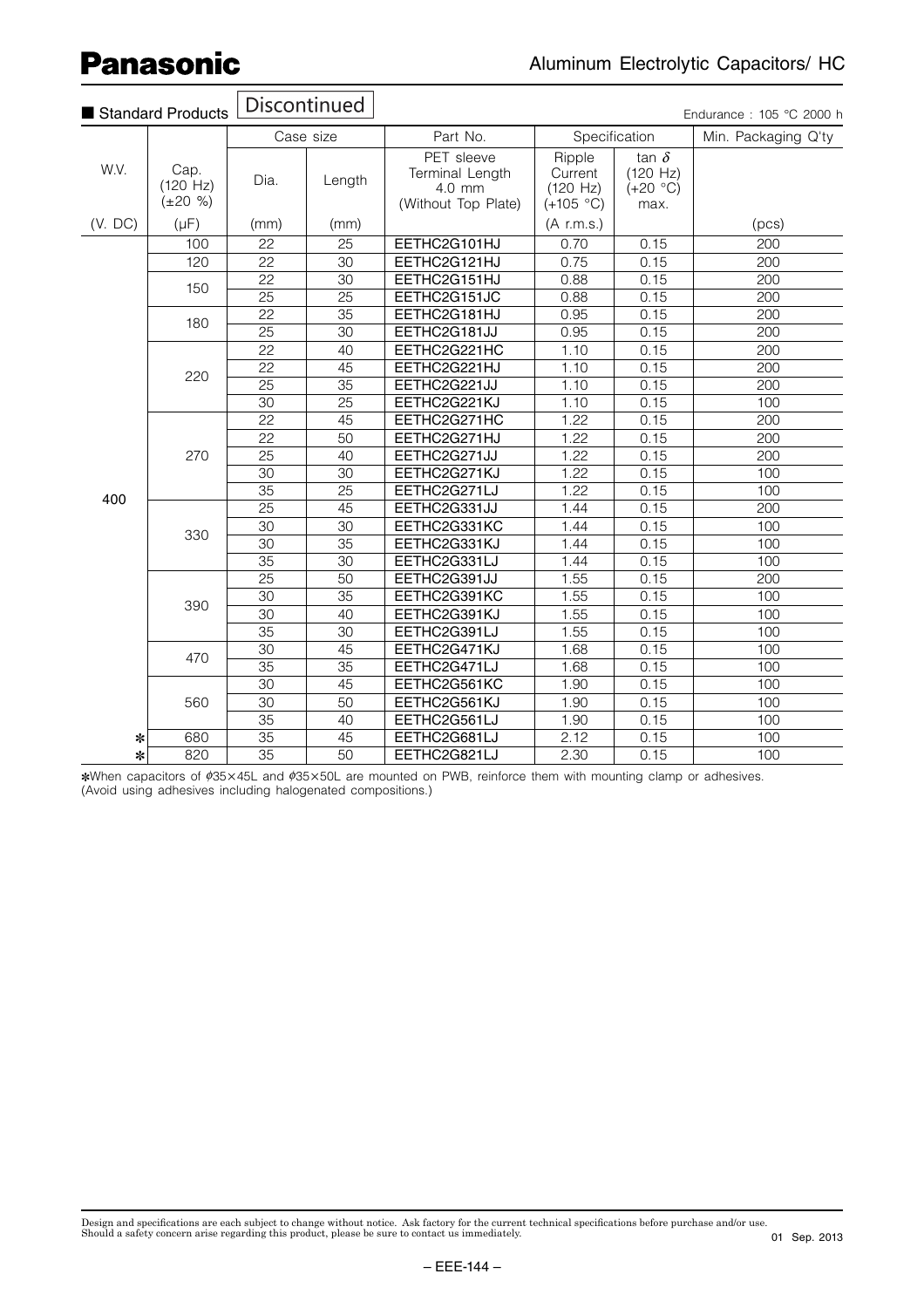| Standard Products |                                       |                 | Discontinued    |                                                                |                                              |                                                | Endurance: 105 °C 2000 h |
|-------------------|---------------------------------------|-----------------|-----------------|----------------------------------------------------------------|----------------------------------------------|------------------------------------------------|--------------------------|
|                   |                                       |                 | Case size       | Part No.<br>Specification                                      |                                              |                                                | Min. Packaging Q'ty      |
| W.V.              | Cap.<br>$(120 \ Hz)$<br>$(\pm 20 \%)$ | Dia.            | Length          | PET sleeve<br>Terminal Length<br>4.0 mm<br>(Without Top Plate) | Ripple<br>Current<br>(120 Hz)<br>$(+105 °C)$ | tan $\delta$<br>(120 Hz)<br>$(+20 °C)$<br>max. |                          |
| (V. DC)           | $(\mu F)$                             | (mm)            | (mm)            |                                                                | $(A \,$ r.m.s.)                              |                                                | (pcs)                    |
|                   | 100                                   | 22              | 25              | EETHC2S101HJ                                                   | 0.70                                         | 0.15                                           | 200                      |
|                   | 120                                   | 22              | $\overline{30}$ | EETHC2S121HJ                                                   | 0.74                                         | 0.15                                           | 200                      |
|                   |                                       | 25              | 25              | EETHC2S121JJ                                                   | 0.74                                         | 0.15                                           | 200                      |
|                   | 150                                   | $\overline{22}$ | $\overline{35}$ | EETHC2S151HJ                                                   | 0.84                                         | 0.15                                           | 200                      |
|                   |                                       | 25              | 30              | EETHC2S151JJ                                                   | 0.84                                         | 0.15                                           | 200                      |
|                   |                                       | $\overline{22}$ | 40              | EETHC2S181HJ                                                   | 0.91                                         | 0.15                                           | 200                      |
|                   | 180                                   | $\overline{25}$ | $\overline{30}$ | EETHC2S181JJ                                                   | 0.91                                         | 0.15                                           | $\overline{200}$         |
|                   |                                       | 30              | $\overline{25}$ | EETHC2S181KJ                                                   | 0.91                                         | 0.15                                           | 100                      |
|                   |                                       | $\overline{22}$ | 45              | EETHC2S221HJ                                                   | 1.05                                         | 0.15                                           | 200                      |
|                   | 220                                   | $\overline{25}$ | $\overline{35}$ | EETHC2S221JJ                                                   | 1.05                                         | 0.15                                           | 200                      |
|                   |                                       | 30              | $\overline{25}$ | EETHC2S221KJ                                                   | 1.05                                         | 0.15                                           | 100                      |
|                   |                                       | $\overline{22}$ | $\overline{50}$ | EETHC2S271HJ                                                   | 1.20                                         | 0.15                                           | 200                      |
|                   |                                       | 25              | 40              | EETHC2S271JJ                                                   | 1.20                                         | 0.15                                           | 200                      |
|                   | 270                                   | $\overline{30}$ | $\overline{30}$ | EETHC2S271KJ                                                   | 1.20                                         | 0.15                                           | 100                      |
| 420               |                                       | $\overline{35}$ | $\overline{25}$ | EETHC2S271LJ                                                   | 1.20                                         | 0.15                                           | 100                      |
|                   |                                       | 25              | 45              | EETHC2S331JC                                                   | 1.42                                         | 0.15                                           | 200                      |
|                   |                                       | 25              | 50              | EETHC2S331JJ                                                   | 1.42                                         | 0.15                                           | 200                      |
|                   | 330                                   | 30              | $\overline{35}$ | EETHC2S331KJ                                                   | 1.42                                         | 0.15                                           | 100                      |
|                   |                                       | $\overline{35}$ | $\overline{35}$ | EETHC2S331LJ                                                   | 1.42                                         | 0.15                                           | 100                      |
|                   |                                       | $\overline{30}$ | 40              | EETHC2S391KJ                                                   | 1.55                                         | 0.15                                           | 100                      |
|                   | 390                                   | 35              | 30              | EETHC2S391LC                                                   | 1.55                                         | 0.15                                           | 100                      |
|                   |                                       | $\overline{35}$ | $\overline{35}$ | EETHC2S391LJ                                                   | 1.55                                         | 0.15                                           | 100                      |
|                   |                                       | $\overline{30}$ | $\overline{45}$ | EETHC2S471KJ                                                   | 1.71                                         | 0.15                                           | 100                      |
|                   | 470                                   | $\overline{35}$ | $\overline{35}$ | EETHC2S471LJ                                                   | 1.71                                         | 0.15                                           | 100                      |
|                   |                                       | 30              | 50              | EETHC2S561KJ                                                   | 1.90                                         | 0.15                                           | 100                      |
|                   | 560                                   | $\overline{35}$ | 40              | EETHC2S561LC                                                   | 1.90                                         | 0.15                                           | 100                      |
| ∗                 |                                       | $\overline{35}$ | $\overline{45}$ | EETHC2S561LJ                                                   | 1.90                                         | 0.15                                           | 100                      |
| *                 |                                       | $\overline{35}$ | $\overline{45}$ | EETHC2S681LC                                                   | 2.10                                         | 0.15                                           | 100                      |
| $\ast$            | 680                                   | $\overline{35}$ | $\overline{50}$ | EETHC2S681LJ                                                   | 2.10                                         | 0.15                                           | 100                      |

\*When capacitors of ¢35×45L and ¢35×50L are mounted on PWB, reinforce them with mounting clamp or adhesives. (Avoid using adhesives including halogenated compositions.)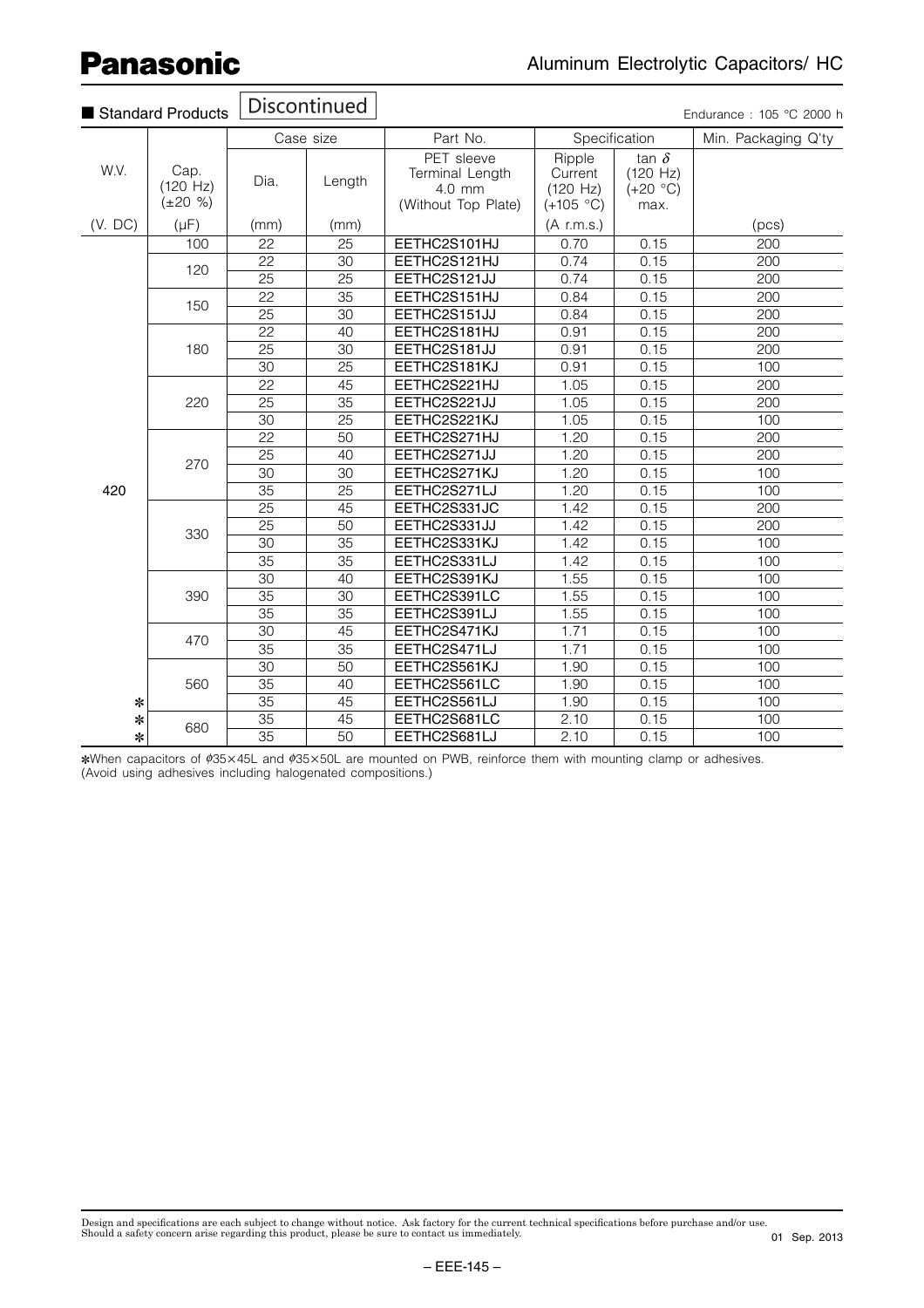| Standard Products |                                       | Discontinued    |                 | Endurance: 105 °C 2000 h                                       |                                              |                                                |                     |
|-------------------|---------------------------------------|-----------------|-----------------|----------------------------------------------------------------|----------------------------------------------|------------------------------------------------|---------------------|
|                   |                                       | Case size       |                 | Part No.                                                       | Specification                                |                                                | Min. Packaging Q'ty |
| W.V.              | Cap.<br>$(120 \ Hz)$<br>$(\pm 20 \%)$ | Dia.            | Length          | PET sleeve<br>Terminal Length<br>4.0 mm<br>(Without Top Plate) | Ripple<br>Current<br>(120 Hz)<br>$(+105 °C)$ | tan $\delta$<br>(120 Hz)<br>$(+20 °C)$<br>max. |                     |
| (V. DC)           | $(\mu F)$                             | (mm)            | (mm)            |                                                                | $(A$ r.m.s.)                                 |                                                | (pcs)               |
|                   | 100                                   | 22              | 30              | EETHC2W101HJ                                                   | 0.64                                         | 0.20                                           | $\frac{200}{ }$     |
|                   |                                       | $\overline{25}$ | $\overline{25}$ | EETHC2W101JJ                                                   | 0.64                                         | 0.20                                           | 200                 |
|                   | 120                                   | 22              | 35              | EETHC2W121HJ                                                   | 0.72                                         | 0.20                                           | 200                 |
|                   |                                       | $\overline{25}$ | $\overline{30}$ | EETHC2W121JJ                                                   | 0.72                                         | 0.20                                           | 200                 |
|                   | 150                                   | $\overline{22}$ | $\overline{35}$ | EETHC2W151HC                                                   | 0.79                                         | 0.20                                           | $\overline{200}$    |
|                   |                                       | $\overline{22}$ | 40              | EETHC2W151HJ                                                   | 0.79                                         | 0.20                                           | 200                 |
|                   |                                       | 25              | 30              | EETHC2W151JJ                                                   | 0.79                                         | 0.20                                           | 200                 |
|                   |                                       | $\overline{30}$ | $\overline{25}$ | EETHC2W151KJ                                                   | 0.79                                         | 0.20                                           | 100                 |
|                   | 180                                   | $\overline{22}$ | $\overline{45}$ | EETHC2W181HJ                                                   | 0.87                                         | 0.20                                           | $\overline{200}$    |
|                   |                                       | $\overline{25}$ | $\overline{35}$ | EETHC2W181JC                                                   | 0.87                                         | 0.20                                           | 200                 |
|                   |                                       | 25              | 40              | EETHC2W181JJ                                                   | 0.87                                         | 0.20                                           | 200                 |
|                   |                                       | 30              | $\overline{25}$ | EETHC2W181KC                                                   | 0.87                                         | 0.20                                           | 100                 |
|                   |                                       | 30              | 30              | EETHC2W181KJ                                                   | 0.87                                         | 0.20                                           | 100                 |
|                   | 220                                   | $\overline{22}$ | 50              | EETHC2W221HJ                                                   | 1.00                                         | 0.20                                           | 200                 |
|                   |                                       | 25              | 40              | EETHC2W221JC                                                   | 1.00                                         | 0.20                                           | 200                 |
|                   |                                       | 25              | 45              | EETHC2W221JJ                                                   | 1.00                                         | 0.20                                           | 200                 |
|                   |                                       | $\overline{30}$ | $\overline{30}$ | EETHC2W221KJ                                                   | 1.00                                         | 0.20                                           | 100                 |
| 450               |                                       | 35              | $\overline{25}$ | EETHC2W221LJ                                                   | 1.00                                         | 0.20                                           | 100                 |
|                   | 270                                   | 25              | 45              | EETHC2W271JC                                                   | 1.19                                         | 0.20                                           | 200                 |
|                   |                                       | $\overline{25}$ | $\overline{50}$ | EETHC2W271JJ                                                   | 1.19                                         | 0.20                                           | 200                 |
|                   |                                       | $\overline{30}$ | $\overline{35}$ | EETHC2W271KC                                                   | 1.19                                         | 0.20                                           | 100                 |
|                   |                                       | 30              | 40              | EETHC2W271KJ                                                   | 1.19                                         | 0.20                                           | 100                 |
|                   |                                       | $\overline{35}$ | $\overline{30}$ | EETHC2W271LJ                                                   | 1.19                                         | 0.20                                           | 100                 |
|                   | 330                                   | $\overline{25}$ | 50              | EETHC2W331JC                                                   | 1.38                                         | 0.20                                           | 200                 |
|                   |                                       | $\overline{30}$ | $\overline{40}$ | EETHC2W331KC                                                   | 1.38                                         | 0.20                                           | 100                 |
|                   |                                       | 30              | 45              | EETHC2W331KJ                                                   | 1.38                                         | 0.20                                           | 100                 |
|                   |                                       | 35              | 30              | EETHC2W331LC                                                   | 1.38                                         | 0.20                                           | 100                 |
|                   |                                       | $\overline{35}$ | $\overline{35}$ | EETHC2W331LJ                                                   | 1.38                                         | 0.20                                           | 100                 |
|                   | 390                                   | 30              | 45              | EETHC2W391KC                                                   | 1.55                                         | 0.20                                           | 100                 |
|                   |                                       | 30              | $\overline{50}$ | EETHC2W391KJ                                                   | 1.55                                         | 0.20                                           | 100                 |
|                   |                                       | 35              | 35              | EETHC2W391LC                                                   | 1.55                                         | 0.20                                           | 100                 |
|                   |                                       | 35              | 40              | EETHC2W391LJ                                                   | 1.55                                         | 0.20                                           | 100                 |
|                   | 470                                   | $\overline{30}$ | $\overline{50}$ | EETHC2W471KC                                                   | 1.74                                         | 0.20                                           | 100                 |
|                   |                                       | $\overline{35}$ | 40              | EETHC2W471LC                                                   | 1.74                                         | 0.20                                           | 100                 |
| ∗                 |                                       | 35              | 45              | EETHC2W471LJ                                                   | 1.74                                         | 0.20                                           | 100                 |
| $\ast$            | 560                                   | $\overline{35}$ | $\overline{50}$ | EETHC2W561LJ                                                   | 1.90                                         | 0.20                                           | 100                 |

\*When capacitors of ¢35×45L and ¢35×50L are mounted on PWB, reinforce them with mounting clamp or adhesives. (Avoid using adhesives including halogenated compositions.)